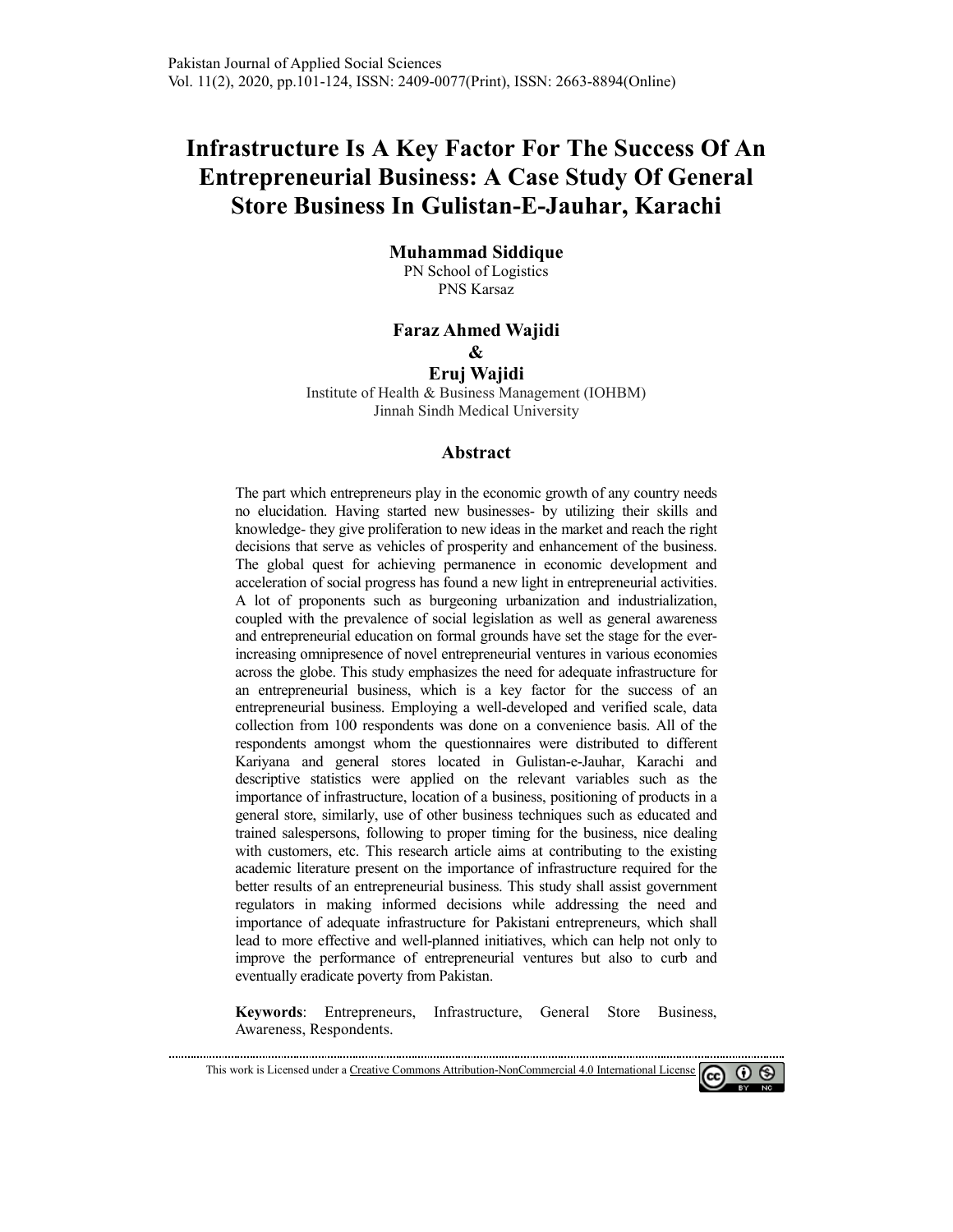**تلخیص**

کسی ملک کی معاشی ترقی میں کاروباری حضرات کی بڑی اہمیت ہے اور یہ کسی تعریف کے مختاج نہیں۔اپنی مہارت اور ہنر وعلم کی بنیاد پر نئے اور حدید کاروبار کی بنیاد رکھناکاروباری خوشحالی اور ترقی کاضامن قرار دیاجاسکتا ہے۔ حچوٹے کاروبار نے دنیا کی معاشی ترقی میں بڑااہم کر دار ادا کیاہے۔دنیا میں ترقی کی بہترین مثالیں موجود ہیں جیسے شہری اور سنسختی تر ٹی میں اضافے کے ساتھ ساتھ معاشر ٹی رہن سہن اور قوانین میں تبدیلی اور تر ٹی نے معاشر ے میں حچھوٹے  $\overline{a}$ کاروبار میں بے پناہ اضافہ کیاہے۔اس پیپر کا مطالعہ کاروبار کے بنیادی ڈھانچے پر زور دےرہاہے جو کہ کاروباری تر فی کے لیے بنیادی نقطے کا کر دار ادا کررہاہے۔اس پیر کے لیے گلستان جوہر سے • • ا د کاند اروں سے ایک تصدیق شدہ اور منظم آلہ سے معلومات باڈ پٹالیا گیا اور تمام معلومات کو علم شاریات کے ایک اصول یعنی وضاعتی شاریات کے اصول پر تجزیہ کیا گیا اور اس دوران چند بنیادی حقائق جیسے کاروبار کے بنیادی ڈھانچے کی اہمیت، کاروبار کے بنیادی ڈھانچے کی اطراف والی جگہ ، کاروبار کے بنیادی ڈھانچے میں سامان کو ترتیب سے لگانااور اسی طرح دوسری بنیادی خصوصات جیسے د کاندار کی بنیادی تعلیم وتربت، کاروباری او قات اور گامک سے اخلاق سے پیش آناوغیر ہ سے متعلق بتایا گیاہے۔اس تحقیقی مطالعے کا بنیادی مقصد موجودہ حچوٹے کاروباری افراد کے لیے کاروباری ڈھانچے کے حوالے سے بہتر معلومات مہیا کرناہے تاکہ تعلیمی سطح پر ان کی رہنمائی ہوتی رہے۔ اس کے ساتھ ساتھ حکومتی سطح پر بھی رہنمائی کرناہے تا کہ چچوٹے کاروبار سے متعلق پالیسی بناتے وقت تمام ضر وری باتوں کا خیال رکھا جاسکے اس سے نہر صرف معاشی تر قی اور پاکستان کی تر قی ہلکہ ملک سے غربت کاخاتمہ بھی ممکن ہو سکتاہے۔

**کلیدی الفاظ:** بنیادی کاروباری ڈھانچہ، جز ل اسٹور، آگاہی، جواب دہند گان، چھوٹے کاروباری افراد

#### **Introduction**

Entrepreneurship is a term that shows the activity of setting up a business, taking on financial risks in the hope of profit. In other words, entrepreneurship is an umbrella term that assimilates under it, an activity that entails discovering, evaluating, and exploiting chances to explore new areas and new arenas for the development of the new business which incorporated a compete different setup of complete supply chain management both upstream and downstream. For more understanding it is true that entrepreneurship plays a leading role in national economies, being considered one of the main engines of economic growth, and an important contributor to creating new jobs and innovations. Entrepreneurship contributes importantly to the economy. Entrepreneurship transforms the world. Every year jobs are created and firms are brought into existence worldwide as over four million new companies are started by innovative entrepreneurs. Selling activates and competition both are increasing day by day. With the increase of population in any part of the world, the requirement of the things of daily life is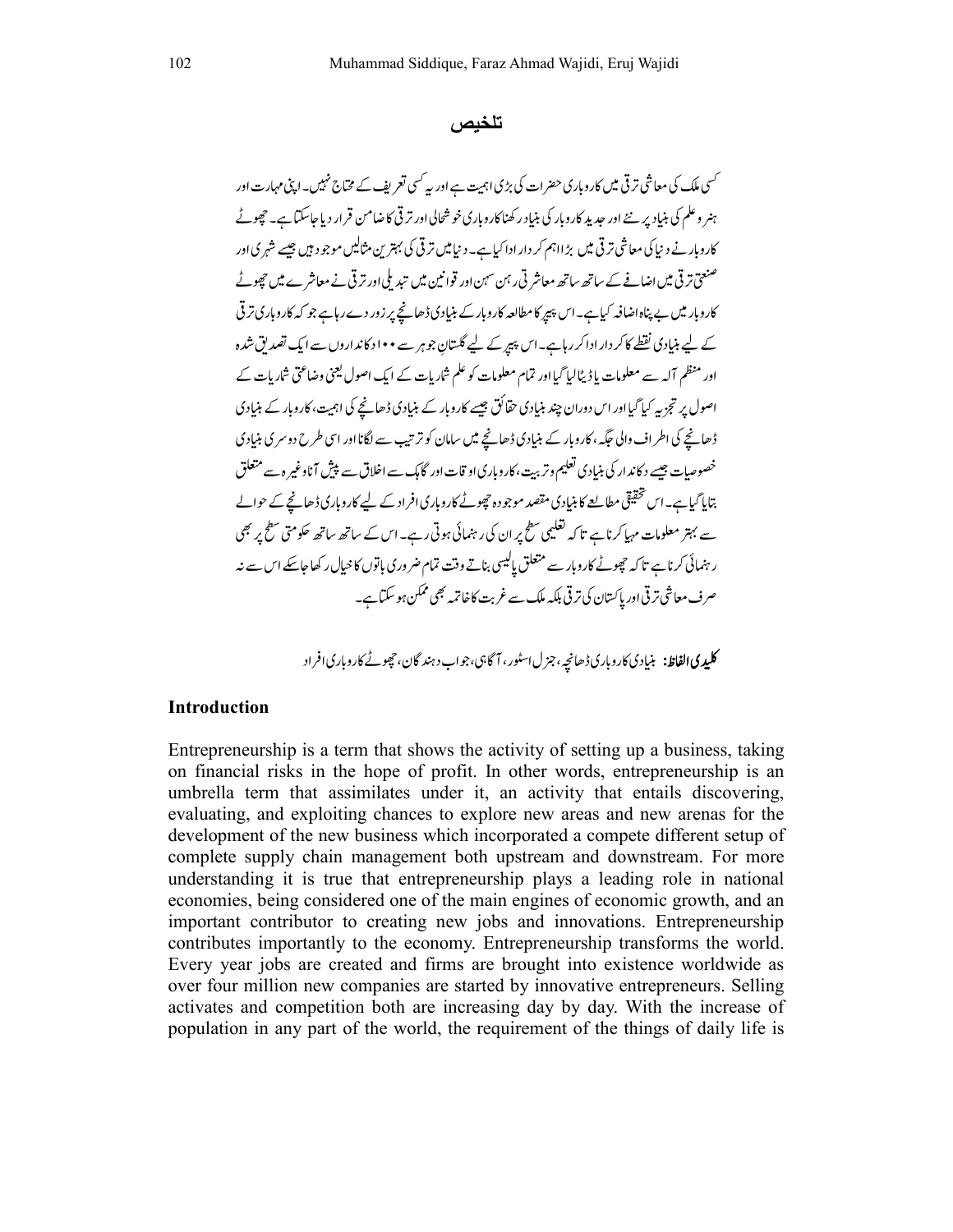also increasing simultaneously. Pakistan is also a populated country and Karachi is a megacity of Pakistan. The census report of 2018 says that the total population of Pakistan is to be about 202 million people and the latest population of the city of lights (Karachi) is rising at 5% per year with a total population of 14.9 million. There are many general stores in the study area but most such setups are being undertaken by uneducated people and they do not know the importance of infrastructure for an entrepreneurial business that is a key factor for increasing the selling activities. People start their business without proper planning and the main factor involved in the financial crises that due to the huge amount of shop rent in the study area, people may not think about the adequate infrastructure and proper location of the business.

The subsequent paragraphs narrate the relevant literature that indicated the need for adequate infrastructure for an entrepreneurial. In the 3rd section, the research methodology of the study is discussed followed by the analysis of the discussion of the results. Ultimately the analysis will lead to the conclusion and hence recommendations will be drawn to add on in the body of knowledge.

### **Research Background**

Nowadays in big cities like Karachi, a large number of people have been engaged with general and kariyana business. Most of the entrepreneurs start this business without a business background and experience. Secondly, the majority of people associated with this business are illiterate and due to the lack of awareness of the proper and adequate infrastructure for an entrepreneurial business because it a key factor for the success of such business that is why it is the utmost need to research in this field.

### **Problem Statement**

From the data collection process, it is known that most of the entrepreneurs who are running general and kariyana business are less educated. They are unaware of the importance of proper infrastructure for an entrepreneurial business for enhancement of sales to achieve their business targets. For educating the entrepreneurs about the significance of a business proper research is essential for meeting the business requirements.

### **Research Question**

This study will have to find out how kariyana and general store entrepreneurs can overcome their infrastructure issues and make their business more profitable. Is it true that the adequate infrastructure of an entrepreneurial business makes such business profitable?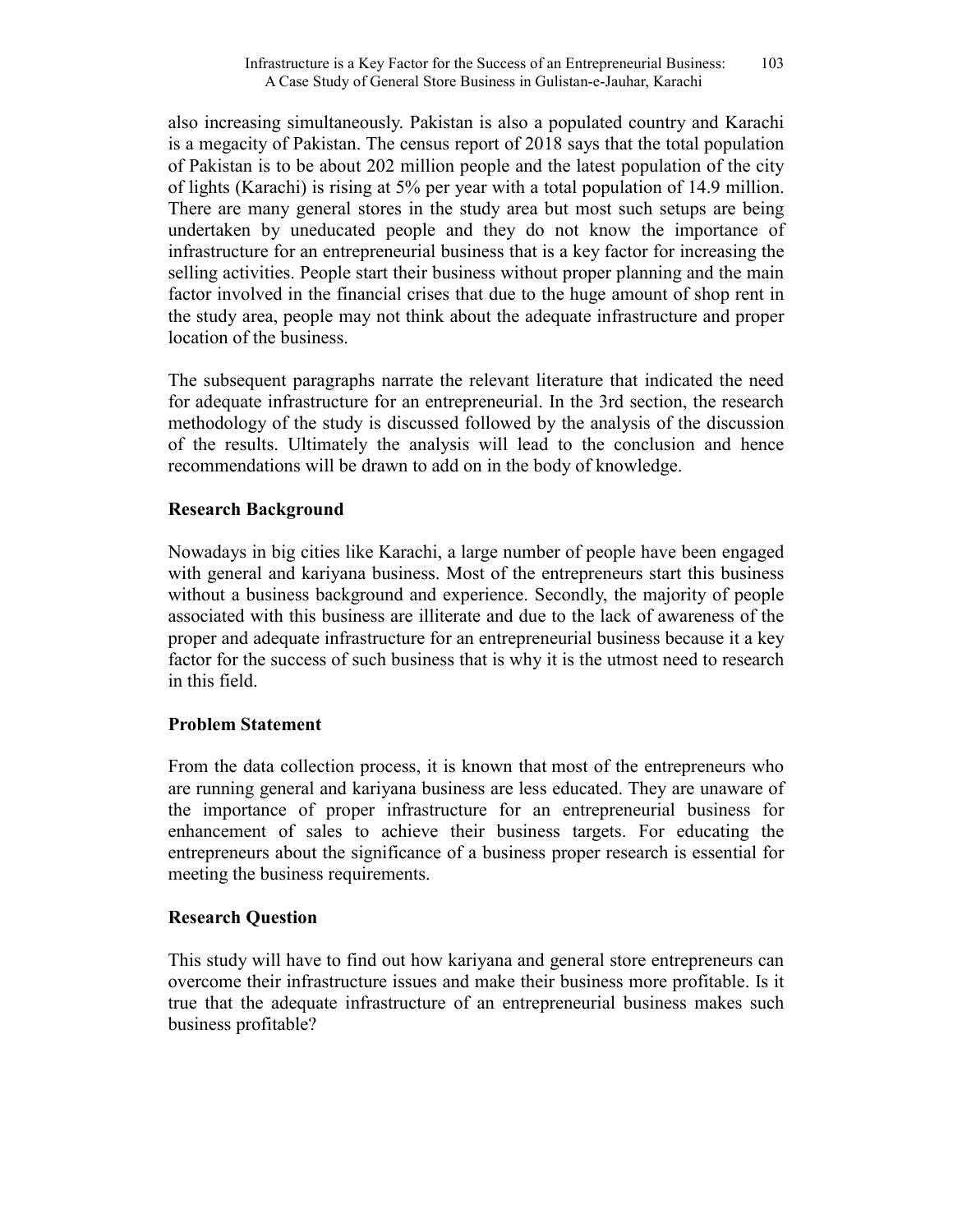# **Objectives of the Study**

Primarily, this study has the objective to create awareness among the entrepreneurs to understand the importance of infrastructure for entrepreneurial businesses especially for the businesses of kariyana and general stores so that they can minimize their business issues and can achieve their business targets easily.

# **The Scope of the Study**

The scope of the study is to focus on the adequate infrastructure issues of entrepreneurship businesses for the success of such business units.

# **The Significance of the Study**

The study will promote the importance of proper infrastructure for the entrepreneurial businesses for kariyana and general stores for achieving their targets easily.

# **The Beneficiary of the Study**

Kariyana and General Store business is the most popular business in the society. A less educated person can start this business easilywith less training and money, such business may grow if it is properly managed and it is run with all the basic business needs.

# **Limitations**

Researchers have done their utmost efforts to include the opinions of the maximum respondents (Kariyana and General Stores) to address the maximum infrastructure issues. The researchers highly depended on respondents' answers. It is observed that respondents or participants are never a hundred percent honest. There may be chances of false or wrong answers.

# **Review of Literature**

Alhorani (2019)studied in Jordan, and disclosed the five main factors that could be substantial for an entrepreneurial business such as specialized systems and innovation, the structure of the firm, budgetary structure, advertising and efficiency, and HR structure. Bennett (2019) disclosed that environment changes can occur as a consequence of investments in physical infrastructure that not only stimulates the establishment of new businesses but also the exit of incumbent establishments. Chowdhury et al. (2019) emphasized on the adequate infrastructure of an entrepreneurship business for its success. Akinyele (2019)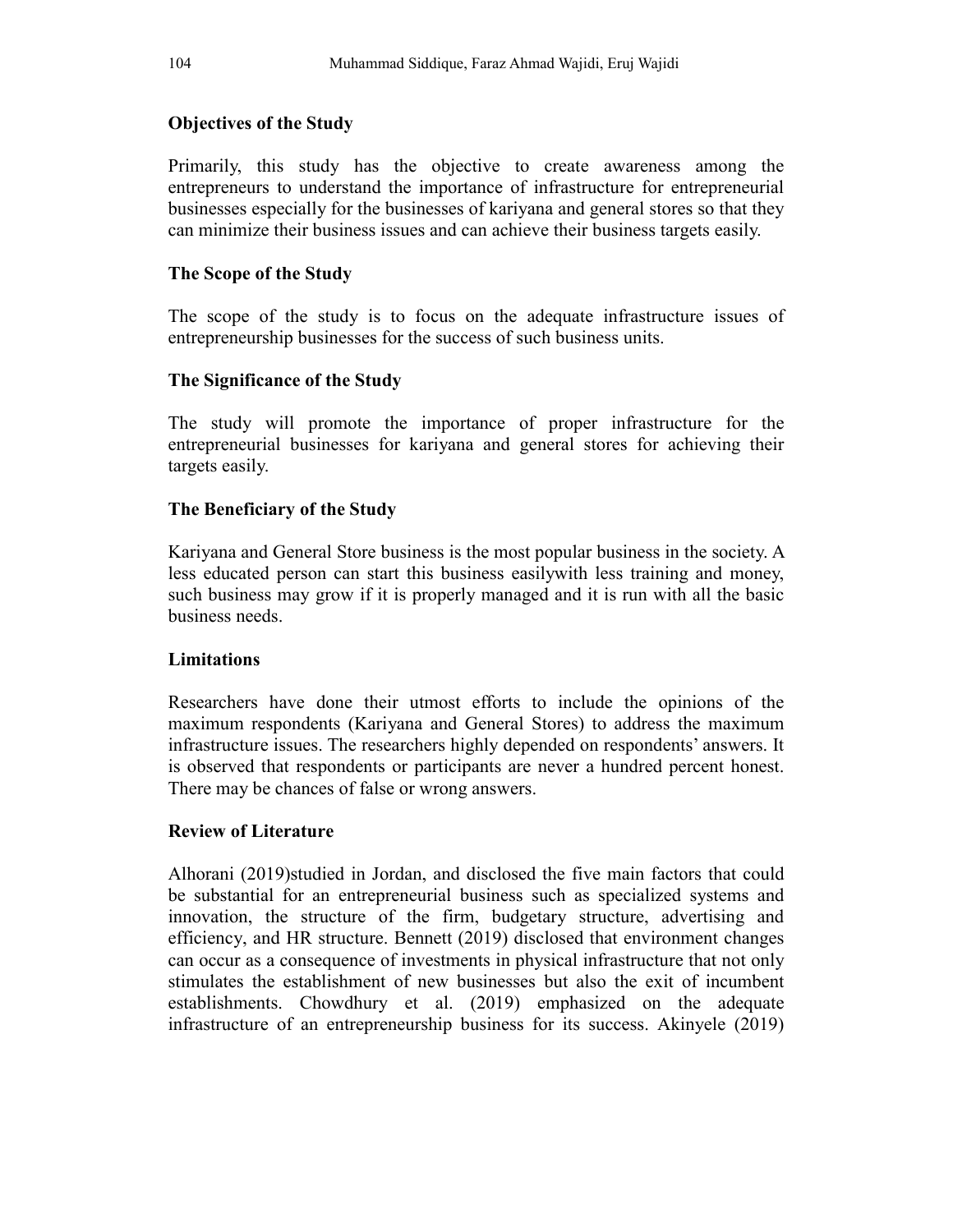studied in Nigeriaand emphasized that the adequate portion of land, the best location, and the availability of utility facilities such as availability of electricity, gas, phone, water, and the best sewerage system is the essential arts of the adequate infrastructure of an entrepreneurial business (Greenwood et al., 2018; Mahanta & Dr. Parbin Sultana, 2018). Diana Rusu & Roman (2017) emphasized over the importance of infrastructure for an entrepreneurial business and its impact on the business growth. Woolley  $&$  Woolley (2017) pointed out the latest research on entrepreneurship and infrastructure, and their research covered various realities revolving around the extent of ease with which new ventures are created and entrepreneurial success is guaranteed. The lack of essential infrastructure sets a negative impact on the functions of an SME, such as production, distribution, and selling activities. Sitharam and Hoque (2016) studied in South African, expressed that foundation factors, such as control supply and entry and, exit facilities were main concerns for adequate infrastructure in that area (Cumming & Zahra 2016). They also pointed out that over 70% of the SMEs were facing the power supply shortage problems in the study area. They further pointed out that absent of essential utilities such as power, water, streets, and superhighways and other geological conditions increase the transportation cost of an organization. Mutsuddi (2016) explained that physical infrastructure like roads, electricity, water, land, technology etc. and it influences and enhances an organization's production irrespective of the sector to which it belongs. Rani and Sinha (2016) studied in India and (Aktar, 2016) studied in Bangladesh and, highlighted the importance of infrastructure in an SME business. Mccoy e tal. (2016) stated that infrastructure of a business provides the extra support of success for such business. Alauddin & Chowdhury (2015) studied in Bangladesh and, found that an insufficient amount of necessary utilities, which are the part of the adequate infrastructure of an entrepreneurial business, such as, electricity, water, roads, and highways, and geographical situations affect the growth of the SME sector, and increase its transportation cost (George, Rao-Nicholson, Corbishley, & Bansal, 2015). Agwu and Cletus Izunwanne Emeti (2014) studied in Nigeria and disclosed that 72.73% of the respondents were agreed that insufficient social infrastructures create the main challenge in the performance of the SME sector. Adisa et al. (2014) studied in Nigeria, emphasized that lack of necessary infrastructural facilities is the major issue of entrepreneurship failure. Lugo  $\&$  Espina (2014) explained the visible and invisible sub-factors of an entrepreneurial business. Among such factors the most important or the key factor is the infrastructure of such business. Secretary-General of the OECD (2013) highlighted that the proper infrastructure of a small business must include the space of business, necessary facilities, and the best available location. Ahammad & Moudud-Ul- Huq (2013) studied in Bangladesh and explained that insufficient infrastructure is the main barrier for an entrepreneurial business (Thurik et al. 2013). Carree & Verheul (2011) studied in the Netherlands and disclosed that lack of innovative work is not possible without proper infrastructure (Estrin &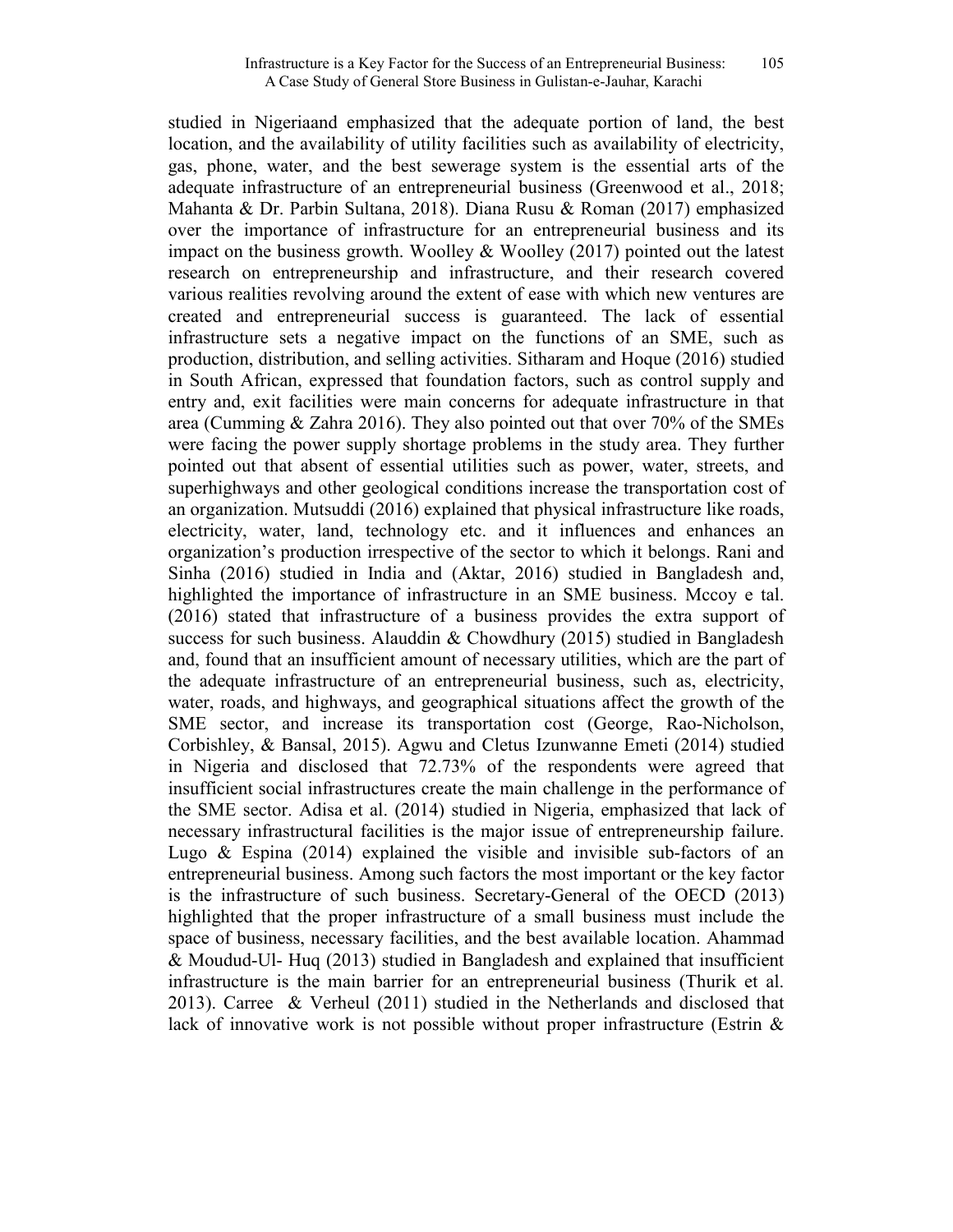Mickiewicz 2011). Lee et al. (2011) highlighted that significance of good location for an entrepreneurship business. Sabbarwal (2010)studied in India and highlighted that a lot of small businesses are running with poor infrastructure in the study area (Laclé 2010; Audretsch & Sarkar 2010; Stephan & Uhlaner, 2010). Haque (2007) studied in Pakistan and advised the importance of infrastructure for entrepreneurship business in Pakistan. Aldrich and Ruef (2006) indicated in their book that infrastructure of any business acts as the source of success for such business. Basil Anthony Ngwu Onugu (2005) studied in Nigeria and found that the insufficient infrastructure increases the product cost and makes them uncompetitive in the market that affects the overall business results and causes for the failure of such small and medium businesses especially in under and developing countries in the world. Grimaldi and Grandi (2005) stated that consideration of all the essential factors including the infrastructure provide a surety for the business success in future. Acs  $\&$  Varga (2004) explained that for making a business more profitable, the location of such business matters. Aschauer(1990) explored that the quality of business life remains a central focus of infrastructure for a business. Hence it is proved that the infrastructure acts as a key factor for the success of an entrepreneurial business. It means, more attractive and sufficient infrastructure is the indicator of more business. The customers visit such place more frequently where they find the attractive infrastructure because such place make ease in their buying process. Families visit such general and kariyana stores without hesitations and happily. They have more trust on such businessman who are caring. This behavior of shop-keepers, in other words, is a sign of good business relationship.

# **Conceptual Framework**

Based on the study of relevant articles, the researcher has framed the literature review as under:

### **Independent VariablesDependent Variable**

### Adequate Infrastructure **Entrepreneurial Businesses (Kariyana & General Stores) Fig**ure-**1**: **Conceptual Framework**

### **Hypothesis**

**H1<sup>0</sup>** Entrepreneurial Business performance have no positive association with Adequate Infrastructure.

**H1A** Entrepreneurial Business performance have positive association with Adequate Infrastructure.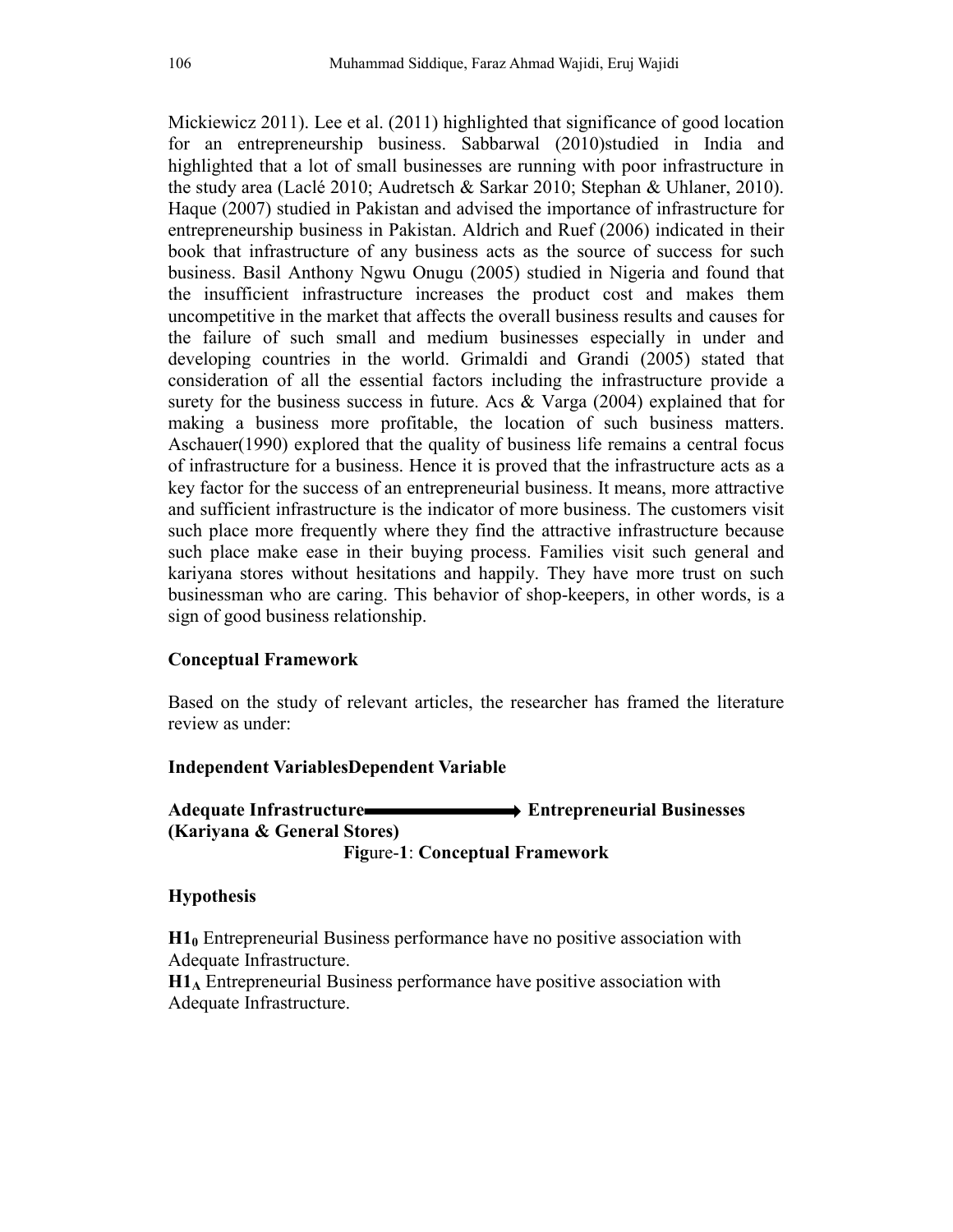### **Descriptive Analysis of Alternate (H1A) Hypothesis**

It shows a strong association of entrepreneurial business performance with the availability of adequate infrastructure for such business. It means that as much as an entrepreneur does his or her business with an adequate infrastructure of such business it puts a positive impact in achieving the business targets.

### **Research Methodology**

### **Population**

The population of this study inhabited the Kariyana and General Stores situated in Gulistan-e-Jauhar, Karachi.

### **Sampling Technique**

For data collection, the purposive sampling method for convenience was adopted because data was collected from where it was easy for the researchers. It is the general observation that the people who are less educated and are unaware of the significance of research hesitate to disclose their business and secondly, every entrepreneur did not participate in fulfilling the questionnaire. From a total of 150 questionnaires, only 100 valid questionnaires received back.

### **Sample Size**

A total of 150 questionnaires were distributed among kariyana and general stores business units and gave them time as per their demand and were requested to complete the structured questionnaire voluntarily but only 100 respondents had responded and returned the completed questionnaires. Therefore, 100 respondents are considered a valid sample for this study.

### **Data Collection Technique and Instrument**

A well-structured and verified scale was used to gather statistics for the study. The questionnaires were circulated among the respondents working on different kariyana and general stores of Gulistan-e-Jauhar, Karachi personally by the researchers. The data were taken from kariyana and general store businesses situated in the sample areas. The majority of such entrepreneurs were less educated and lacked the importance of adequate infrastructure for entrepreneurial businesses. The data were collected in 20 days subsequently the collected data was then analysed by the statistical tools using SPSS.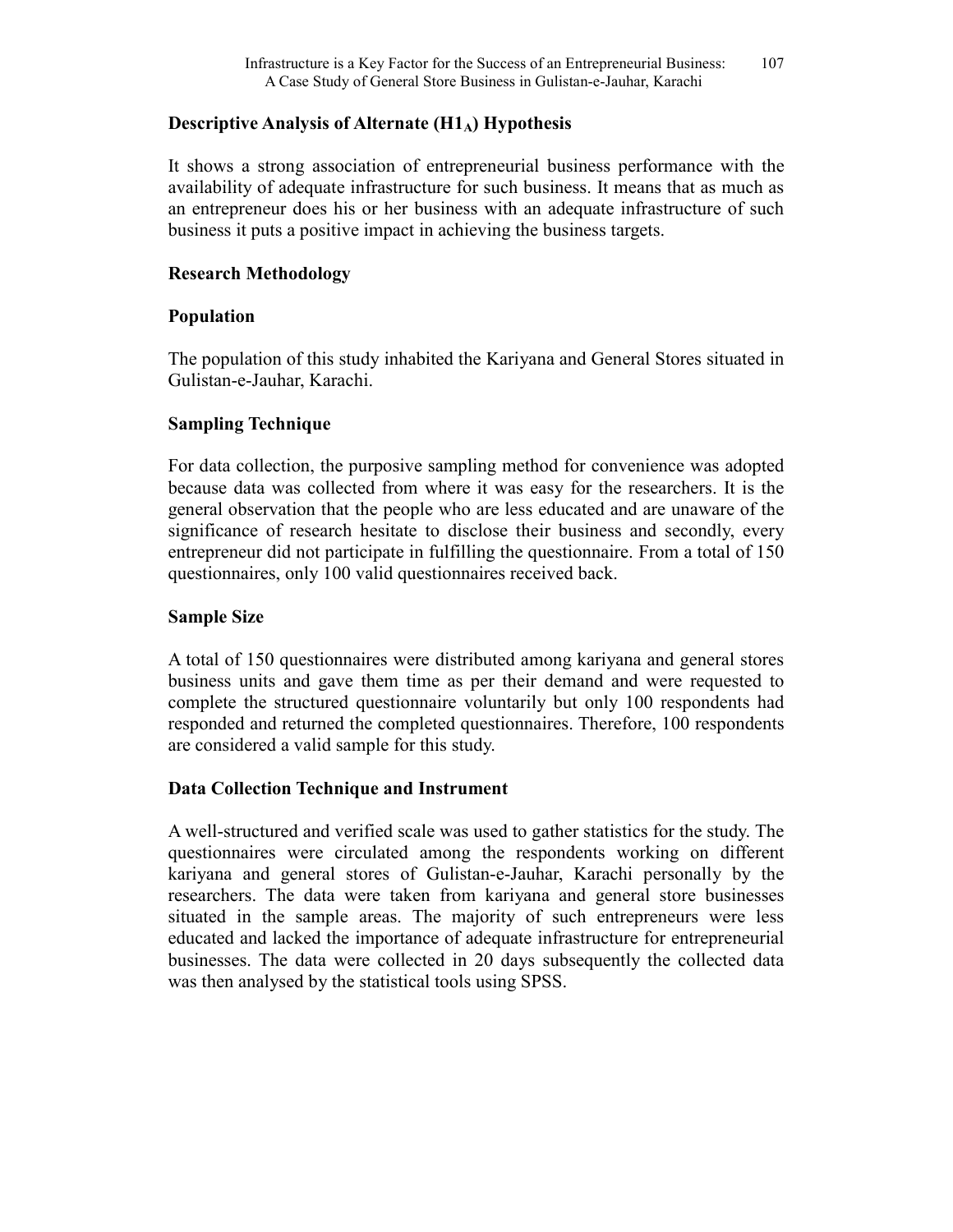# **Reliability Test**

In order to check the internal consistency of the tool, Cronbach's alpha was calculated. The rate of Cronbach's Alpha was 0.735. It is suggested the accepted edge of reliability should be at least 0.70. It shows that our tool is reliable. As indicated in Table\_1 and Table\_2 below:

| <b>Case processing summary</b> |          |                                                                |       |  |  |  |  |
|--------------------------------|----------|----------------------------------------------------------------|-------|--|--|--|--|
|                                |          |                                                                |       |  |  |  |  |
| Cases                          | Valid    | 100                                                            | 100.0 |  |  |  |  |
|                                | Excluded |                                                                |       |  |  |  |  |
|                                | Total    | 100                                                            |       |  |  |  |  |
|                                |          | a. List wise deletion based on all variables in the procedure. |       |  |  |  |  |

| Table: 1                       |
|--------------------------------|
| <b>Case processing summary</b> |

| Table: 2                      |  |
|-------------------------------|--|
| <b>Reliability statistics</b> |  |

| KUHADHIIV SIAUSUUS |            |  |  |  |  |
|--------------------|------------|--|--|--|--|
| Cronbach's Alpha   | N of Items |  |  |  |  |
|                    |            |  |  |  |  |

### **Data Analysis and Findings**

This section covers two parts. Part-A represents the data demographics and Part-B represents the data analysis of the study.

# **PART-A**: **Data Demographics**

In this part, the demographic section of the respondents has been addressed. Here, five main areas of respondents have been checked. The records as per data collected from the study area consists of gender, age, education, experiences and strength of the respondents. The detailed discussion on these five elements have been given in the following paragraphs:

| Statistics for define applife section |                                                      |            |           |        |           |           |  |
|---------------------------------------|------------------------------------------------------|------------|-----------|--------|-----------|-----------|--|
|                                       |                                                      | Experience | Age       | Gender | Education | Number of |  |
|                                       |                                                      |            |           |        |           | Employees |  |
| N                                     | Valid                                                | 100        | 100       | 100    | 100       | 100       |  |
|                                       | Missing                                              | 0          |           |        |           | O         |  |
| Mean                                  |                                                      | 8.0200     | 35.8200   | 1.0400 | 2.3300    | 3.6000    |  |
| Median                                |                                                      | 8.0000     | 34.0000   | 1.0000 | 2.0000    | 3.0000    |  |
| Mode                                  |                                                      | 5.00       | $32.00^a$ | 1.00   | 2.00      | 3.00      |  |
| Std. Deviation                        |                                                      | 3.82966    | 9.52019   | .19695 | 1.07360   | 1.75810   |  |
|                                       | a. Multiple modes exist. The smallest value is shown |            |           |        |           |           |  |

**Table: 3 Statistics for demographic section**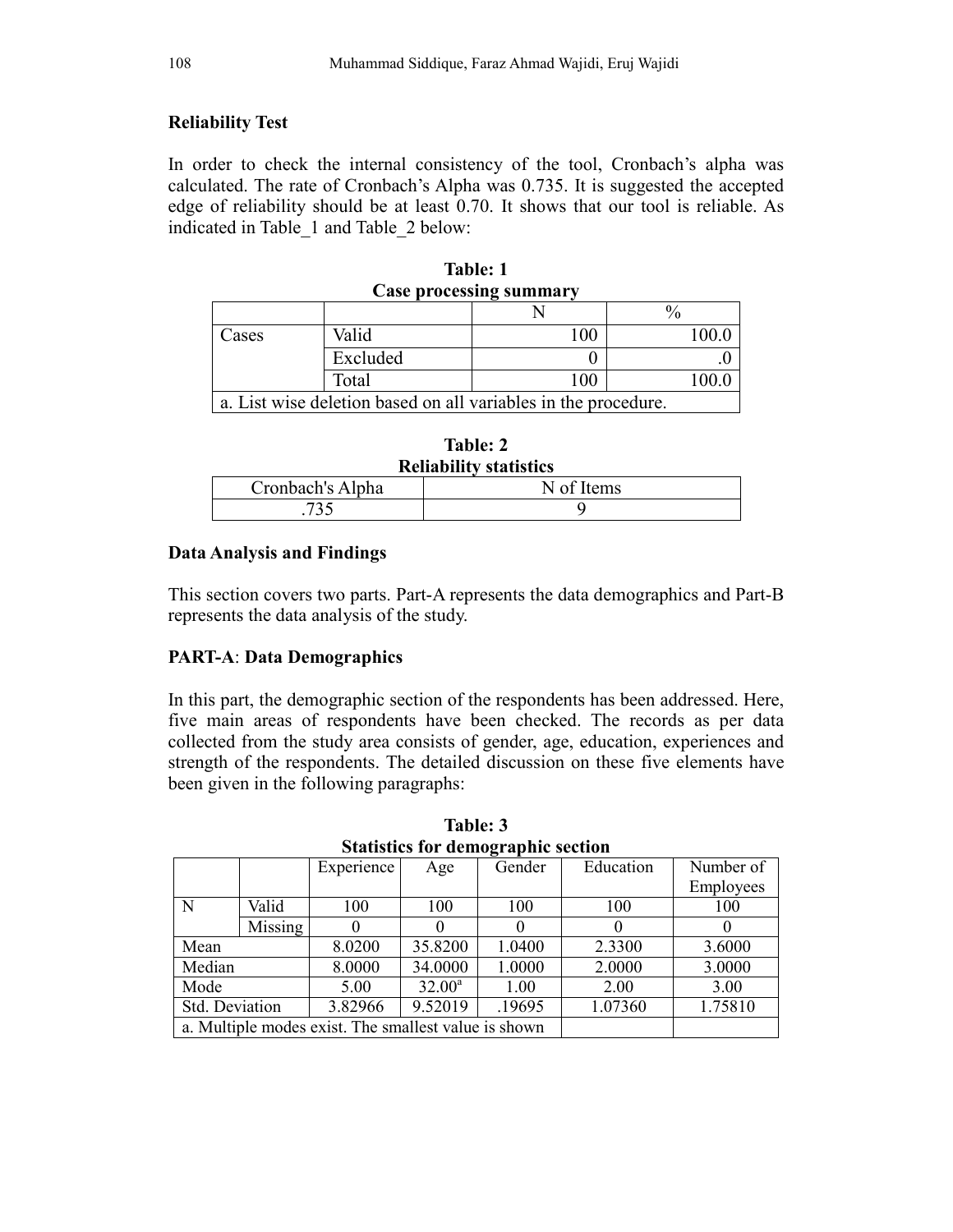According to table\_3, a very small variation occurs in mean and median, mode is slightly far other averages.

### **Gender**

This study exclusively consists of 100 Kariyana and General Stores situated in Gulistan-e-Jauhar, Karachi comprising of 96 male owners and only 4 female owners, as shown in Figure\_2. It shows that majority of male shop-keepers are running general and kariyana stores. Only 4 ladies are doing their business either partly or fully. The researchers included their responses because they have participated in data providing process. Otherwise, in Pakistani society, most of male entrepreneurs handle a general store business.



| Table: 4 |  |
|----------|--|
| Condor   |  |

| uuu   |        |           |         |         |            |  |  |
|-------|--------|-----------|---------|---------|------------|--|--|
|       |        | Frequency | Percent | Valid   | Cumulative |  |  |
|       |        |           |         | Percent | Percent    |  |  |
| Valid | Male   | 96        | 96.0    | 96.0    | 96.0       |  |  |
|       | Female | 4         | 4.0     | 4.U     |            |  |  |
|       | Total  | 100       | 0.00    | 100.0   |            |  |  |

Table 4 confirms the information provided in figure 2, above.

**Age**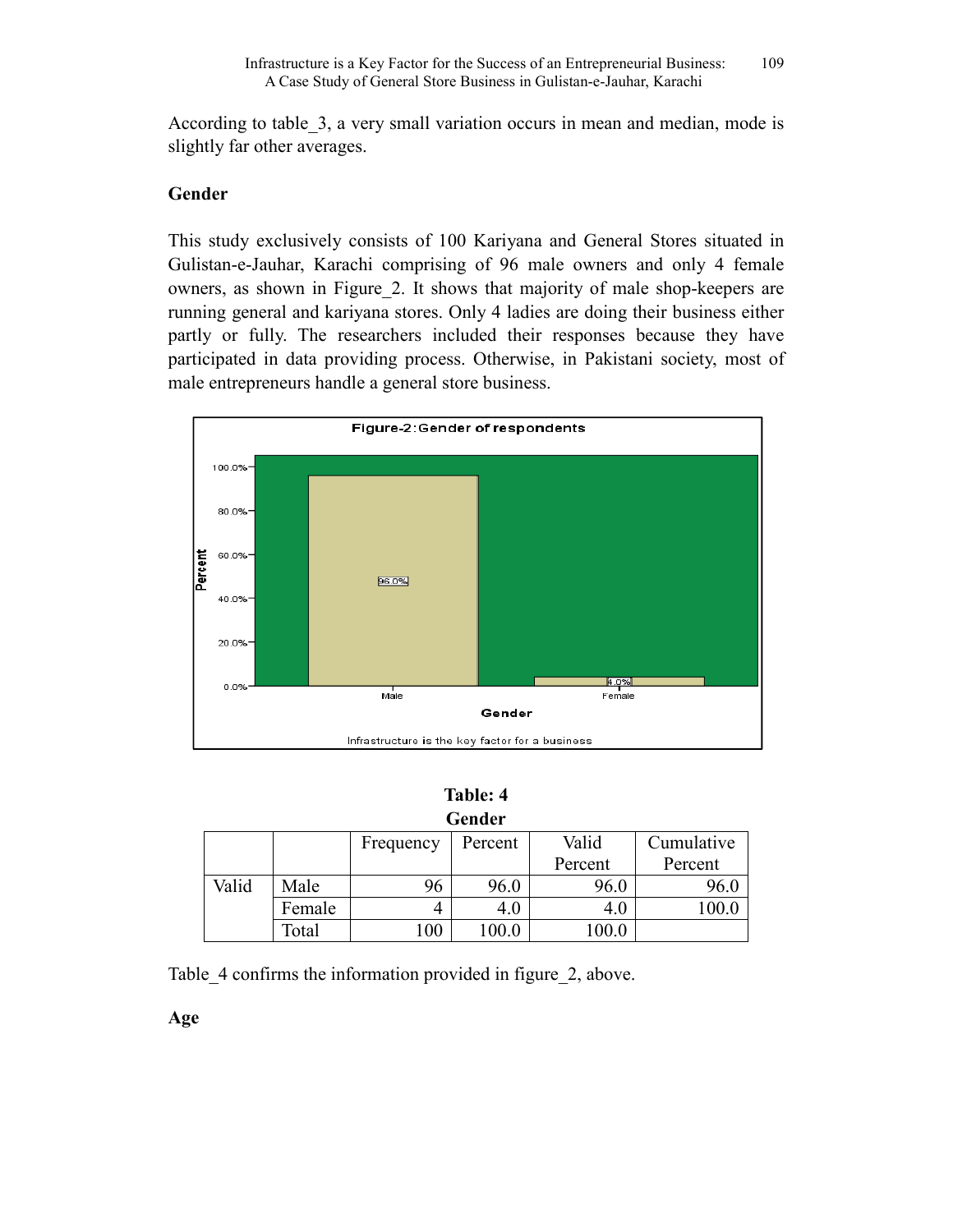Figure\_3, below depicts that the respondents in the age of 22 years are 3% of the total population. The respondents in the age of 32 years and 50 years are 7% each of the total population of the study area. In many cases, only 1% population is in a certain age bracket.



| $\Delta g$ c or respondents |    |                |         |         |            |  |
|-----------------------------|----|----------------|---------|---------|------------|--|
|                             |    | Frequency      | Percent | Valid   | Cumulative |  |
|                             |    |                |         | Percent | Percent    |  |
| Valid                       | 22 | $\overline{3}$ | 3.0     | 3.0     | 3.0        |  |
|                             | 23 | 1              | 1.0     | 1.0     | 4.0        |  |
|                             | 24 | $\overline{4}$ | 4.0     | 4.0     | 8.0        |  |
|                             | 25 | 6              | 6.0     | 6.0     | 14.0       |  |
|                             | 26 | $\overline{2}$ | 2.0     | 2.0     | 16.0       |  |
|                             | 27 | 6              | 6.0     | 6.0     | 22.0       |  |
|                             | 28 | 5              | 5.0     | 5.0     | 27.0       |  |
|                             | 29 | 5              | 5.0     | 5.0     | 32.0       |  |
|                             | 30 | 5              | 5.0     | 5.0     | 37.0       |  |
|                             | 31 | $\overline{4}$ | 4.0     | 4.0     | 41.0       |  |
|                             | 32 | $\overline{7}$ | 7.0     | 7.0     | 48.0       |  |
|                             | 33 | 1              | 1.0     | 1.0     | 49.0       |  |
|                             | 34 | $\overline{2}$ | 2.0     | 2.0     | 51.0       |  |
|                             | 35 | 6              | 6.0     | 6.0     | 57.0       |  |
|                             | 36 | $\overline{3}$ | 3.0     | 3.0     | 60.0       |  |
|                             | 37 | $\mathbf{1}$   | 1.0     | 1.0     | 61.0       |  |
|                             | 38 | $\overline{4}$ | 4.0     | 4.0     | 65.0       |  |
|                             | 39 | 1              | 1.0     | 1.0     | 66.0       |  |
|                             | 40 | $\overline{4}$ | 4.0     | 4.0     | 70.0       |  |
|                             | 41 | 1              | 1.0     | 1.0     | 71.0       |  |

**Table: 5 Age of respondents**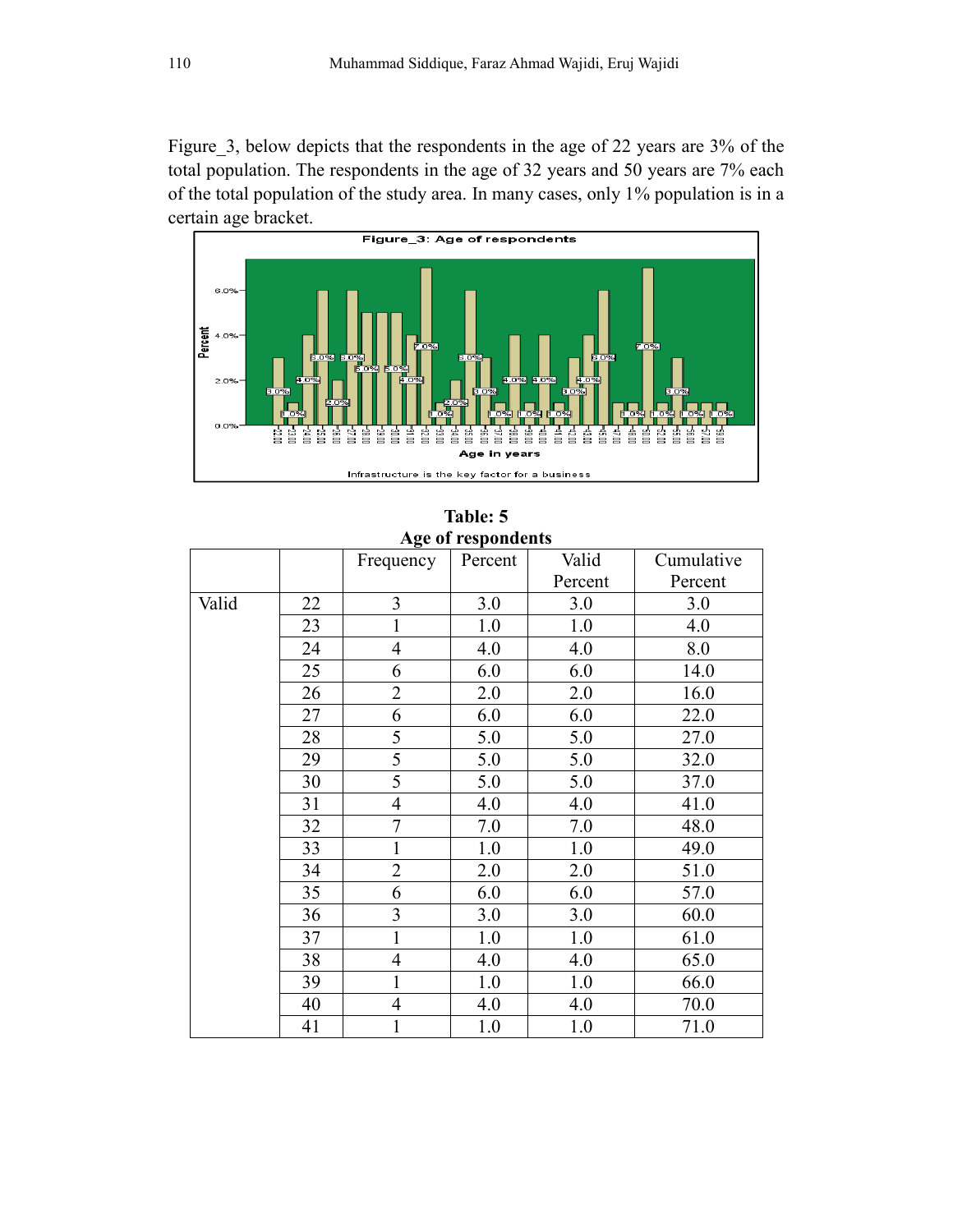| 42    | 3              | 3.0   | 3.0   | 74.0  |
|-------|----------------|-------|-------|-------|
| 43    | $\overline{4}$ | 4.0   | 4.0   | 78.0  |
| 45    | 6              | 6.0   | 6.0   | 84.0  |
| 47    |                | 1.0   | 1.0   | 85.0  |
| 48    |                | 1.0   | 1.0   | 86.0  |
| 50    | 7              | 7.0   | 7.0   | 93.0  |
| 52    |                | 1.0   | 1.0   | 94.0  |
| 55    | 3              | 3.0   | 3.0   | 97.0  |
| 56    |                | 1.0   | 1.0   | 98.0  |
| 57    |                | 1.0   | 1.0   | 99.0  |
| 59    |                | 1.0   | 1.0   | 100.0 |
| Total | 100            | 100.0 | 100.0 |       |
|       |                |       |       |       |

Infrastructure is a Key Factor for the Success of an Entrepreneurial Business: 111 A Case Study of General Store Business in Gulistan-e-Jauhar, Karachi

Table 5 indicates the frequency of male and female entrepreneurs with their age brackets working on different general and kariyana stores in Gulistan e Jauhar, Karachi.

#### **Education**

Figure 4 represents the age of respondents. Accordingly, 26% persons were nonmatric, 34% shop-keepers were the only matric, 22% respondents were intermediate, 17% were graduate and only 1% respondents were post-graduates entrepreneurial business owners in the sample area. It shows that this business needs not higher education, a reasonable education is enough to run this business.

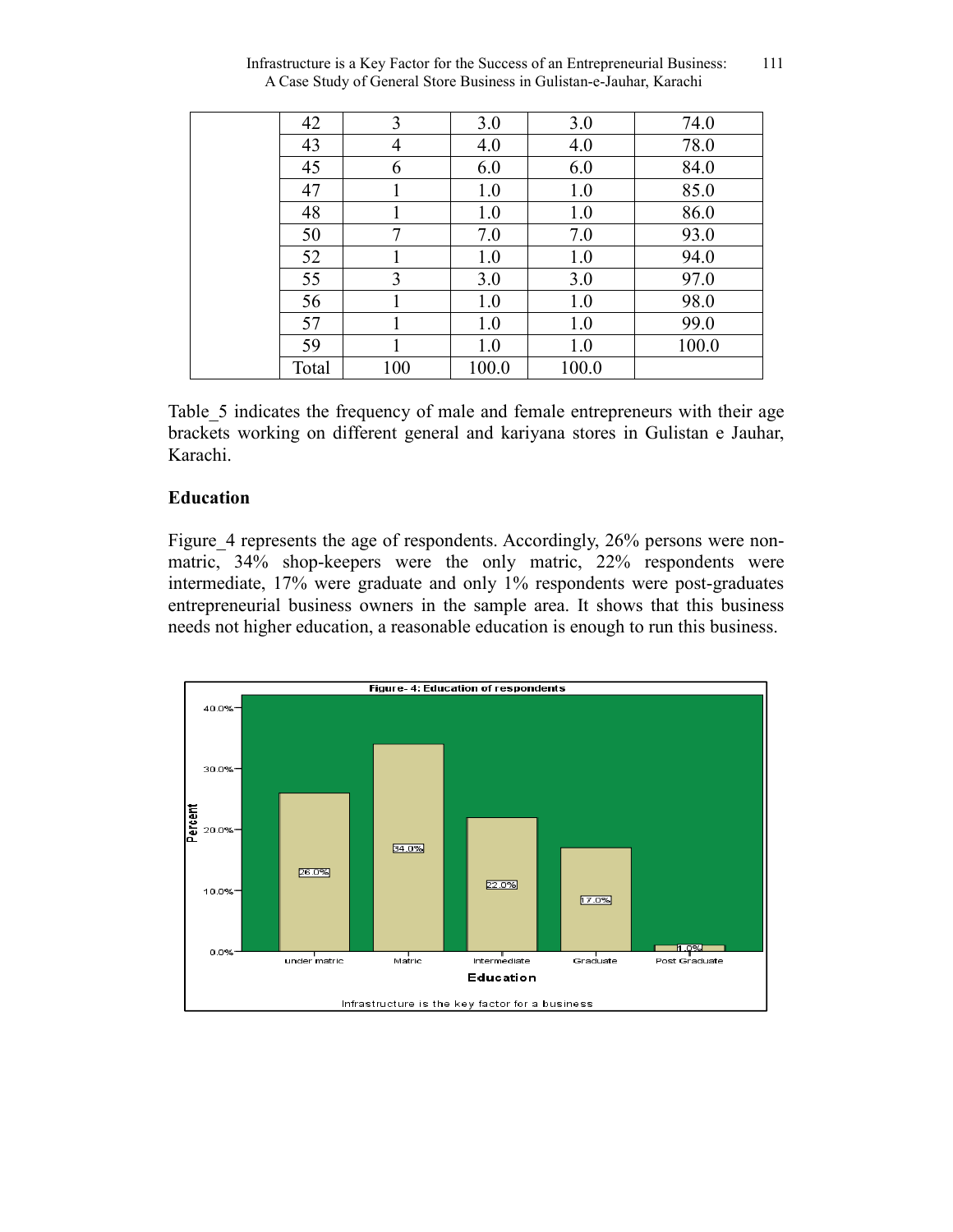| <b>Education</b> |               |           |         |         |            |  |  |
|------------------|---------------|-----------|---------|---------|------------|--|--|
|                  |               | Frequency | Percent | Valid   | Cumulative |  |  |
|                  |               |           |         | Percent | Percent    |  |  |
| Valid            | under matric  | 26        | 26.0    | 26.0    | 26.0       |  |  |
|                  | Matric        | 34        | 34.0    | 34.0    | 60.0       |  |  |
|                  | Intermediate  | 22        | 22.0    | 22.0    | 82.0       |  |  |
|                  | Graduate      | 17        | 17.0    | 17.0    | 99.0       |  |  |
|                  | Post Graduate |           | 1.0     | 1.0     | 100.0      |  |  |
|                  | Total         | 100       | 100.0   | 100.0   |            |  |  |

**Table: 6 Education** 

Table\_6 indicates the education level of entrepreneurs in the sample area.

### **Experience**

Figure 5: depicts the experiences of respondents in the sample area. Accordingly, some shop-keepers are new in this field and they simply experience of 2 years, 3 years and 4 years but 14% respondents have the experience of 5 years. Similarly, 13% respondents have 8 years of experience in the field and 2% of the respondents have 17 years of experience in the field of running the general store business in the study area and they all of the respondents shared their responses regarding the importance of infrastructure for an entrepreneurial business.

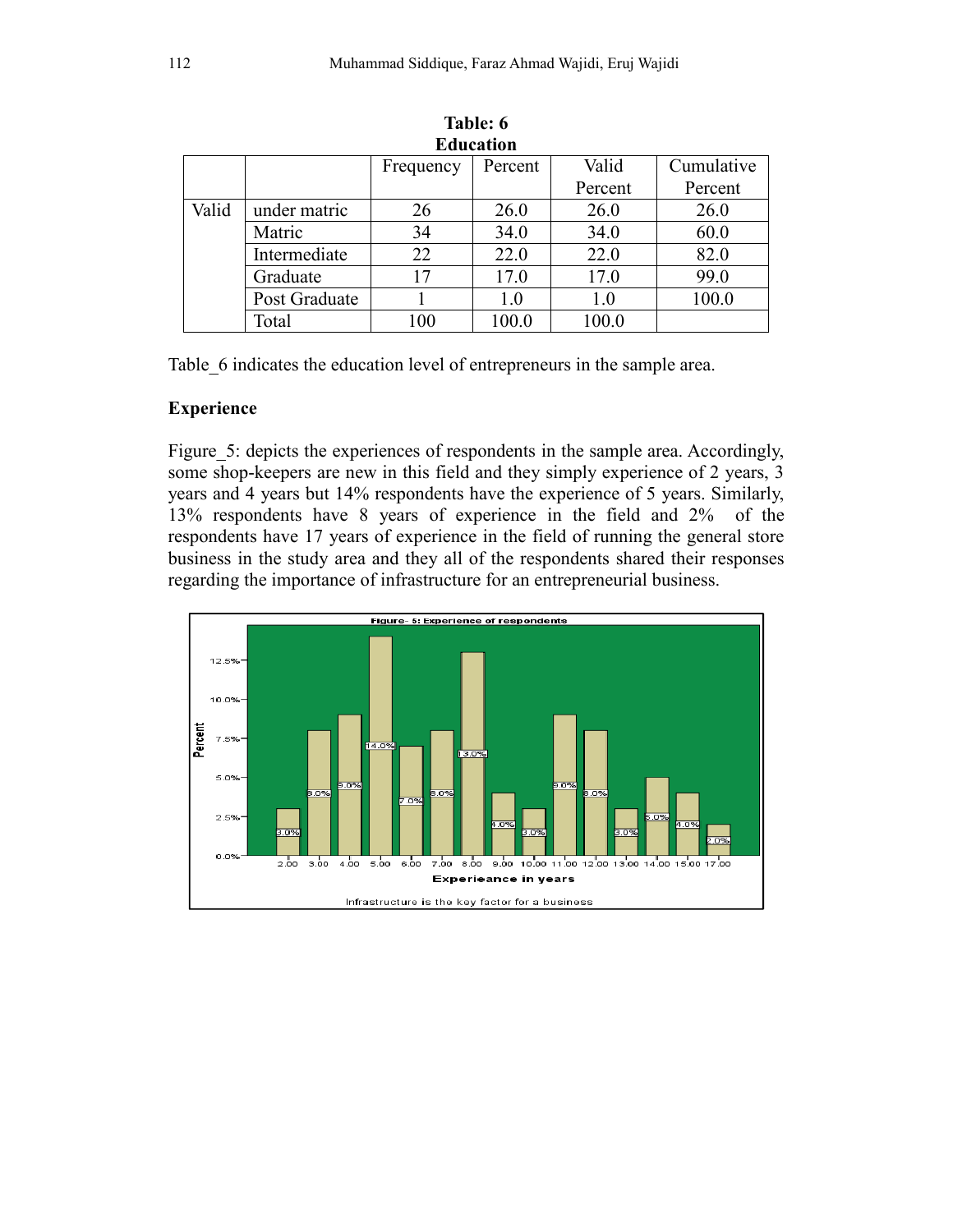| <b>Experience</b> |                |                |         |               |                           |  |  |
|-------------------|----------------|----------------|---------|---------------|---------------------------|--|--|
|                   |                | Frequency      | Percent | Valid Percent | <b>Cumulative Percent</b> |  |  |
| Valid             | $\overline{2}$ | 3              | 3.0     | 3.0           | 3.0                       |  |  |
|                   | 3              | 8              | 8.0     | 8.0           | 11.0                      |  |  |
|                   | $\overline{4}$ | 9              | 9.0     | 9.0           | 20.0                      |  |  |
|                   | 5              | 14             | 14.0    | 14.0          | 34.0                      |  |  |
|                   | 6              | 7              | 7.0     | 7.0           | 41.0                      |  |  |
|                   | $\overline{7}$ | 8              | 8.0     | 8.0           | 49.0                      |  |  |
|                   | 8              | 13             | 13.0    | 13.0          | 62.0                      |  |  |
|                   | 9              | 4              | 4.0     | 4.0           | 66.0                      |  |  |
|                   | 10             | 3              | 3.0     | 3.0           | 69.0                      |  |  |
|                   | 11             | 9              | 9.0     | 9.0           | 78.0                      |  |  |
|                   | 12             | 8              | 8.0     | 8.0           | 86.0                      |  |  |
|                   | 13             | 3              | 3.0     | 3.0           | 89.0                      |  |  |
|                   | 14             | 5              | 5.0     | 5.0           | 94.0                      |  |  |
|                   | 15             | 4              | 4.0     | 4.0           | 98.0                      |  |  |
|                   | 17             | $\overline{2}$ | 2.0     | 2.0           | 100.0                     |  |  |
|                   | Total          | 100            | 100.0   | 100.0         |                           |  |  |

**Table: 7 Experience**

Table 7 indicates of the experience of the respondents with the relevant percentages of levels.

# **Strength** (**Number of Respondents**)

A total of 100 general stores are running in the sample area. The distribution of working persons in different Kariyana and General stores are shown by figure\_6, below:

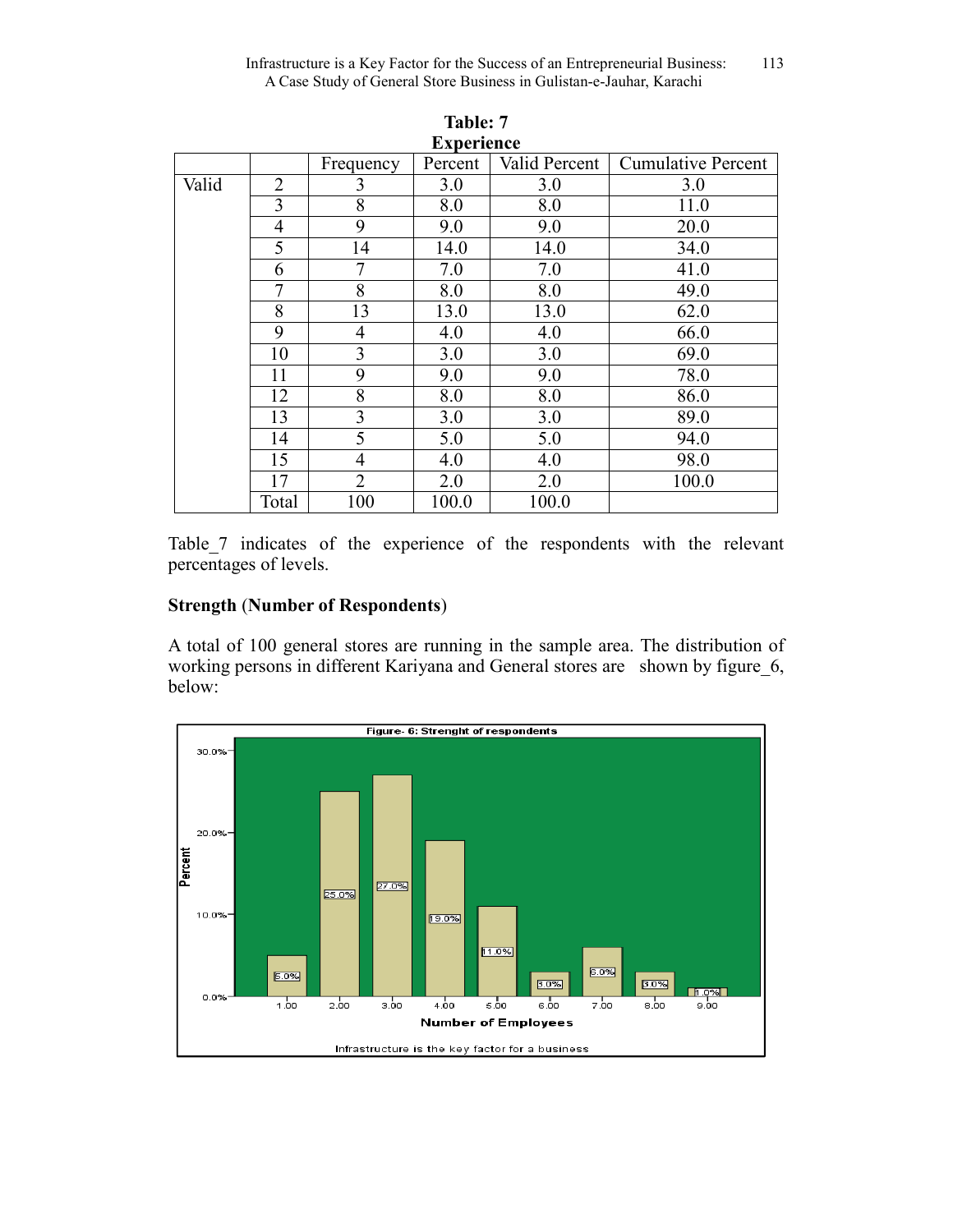Accordingly, 5% shops are run by a single person only, 25% by 2 persons, 27% by 3 persons, 19% by 4 persons, 11% by 5 persons, 3% by 6 persons, 8% by 7 persons, 3% by 8 persons and 1% by 9 persons. Definitely, those shops that are run by more than one persons are enjoying their business on large scale and the responses from all of these persons will be considered as a big contribution for this research.

| танност от спіріозсез |       |           |         |         |            |  |  |
|-----------------------|-------|-----------|---------|---------|------------|--|--|
|                       |       | Frequency | Percent | Valid   | Cumulative |  |  |
|                       |       |           |         | Percent | Percent    |  |  |
| Valid                 |       | 5         | 5.0     | 5.0     | 5.0        |  |  |
|                       | 2     | 25        | 25.0    | 25.0    | 30.0       |  |  |
|                       | 3     | 27        | 27.0    | 27.0    | 57.0       |  |  |
|                       | 4     | 19        | 19.0    | 19.0    | 76.0       |  |  |
|                       | 5     | 11        | 11.0    | 11.0    | 87.0       |  |  |
|                       | 6     | 3         | 3.0     | 3.0     | 90.0       |  |  |
|                       | 7     | 6         | 6.0     | 6.0     | 96.0       |  |  |
|                       | 8     | 3         | 3.0     | 3.0     | 99.0       |  |  |
|                       | 9     |           | 1.0     | 1.0     | 100.0      |  |  |
|                       | Total | 100       | 100.0   | 100.0   |            |  |  |

**Table: 8 Number of employees** 

Table\_8 indicates the number of employees (shop-keepers) with the frequencies of working places in the sample areas.

# **Part-B**: **Data Analysis**

This section of analysis covers with the help of figures that indicate analysis was done by the Statistical Package for Social Sciences (SPSS) and the resultant results have been discussed accordingly.

### **Infrastructure**

Infrastructure means the basic physical and organizational structures and facilities (e.g. buildings, roads, power supplies) needed for the operation of a society or enterprise (Adl-Zarrabi, 2017).

### **Building Area**

The general store or shop areafor the business must be easily approachable for general public without facing any problem regarding parking, entering and exit etc.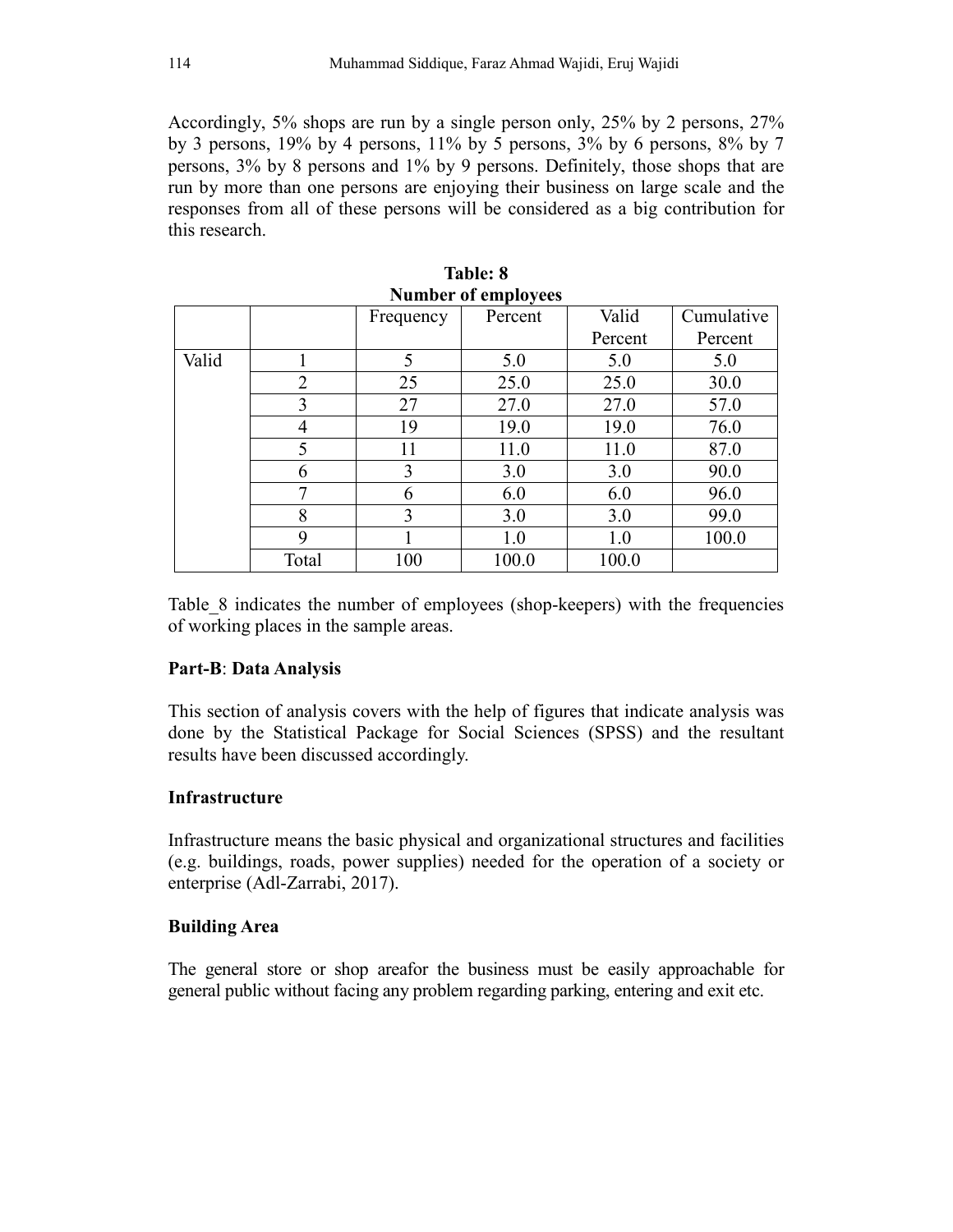

Infrastructure\_is\_the\_key\_factor\_for\_a\_business

According to the descriptive analysis of the data gathered from the respondents of the sample population and their results as per Likert scale analysis are shown in figure 7. Accordingly, 24.00% of respondents strongly agreed and 65.00% of respondents agreed with the alternate hypothesis while 10% of respondents remained neutral and 1% of respondents have disagreed with the alternate hypothesis.

### **Roads Alongside**

 The roads or streets alongside the business area must be clear from any barrier or blockage so that the general public can easily move during shopping time.

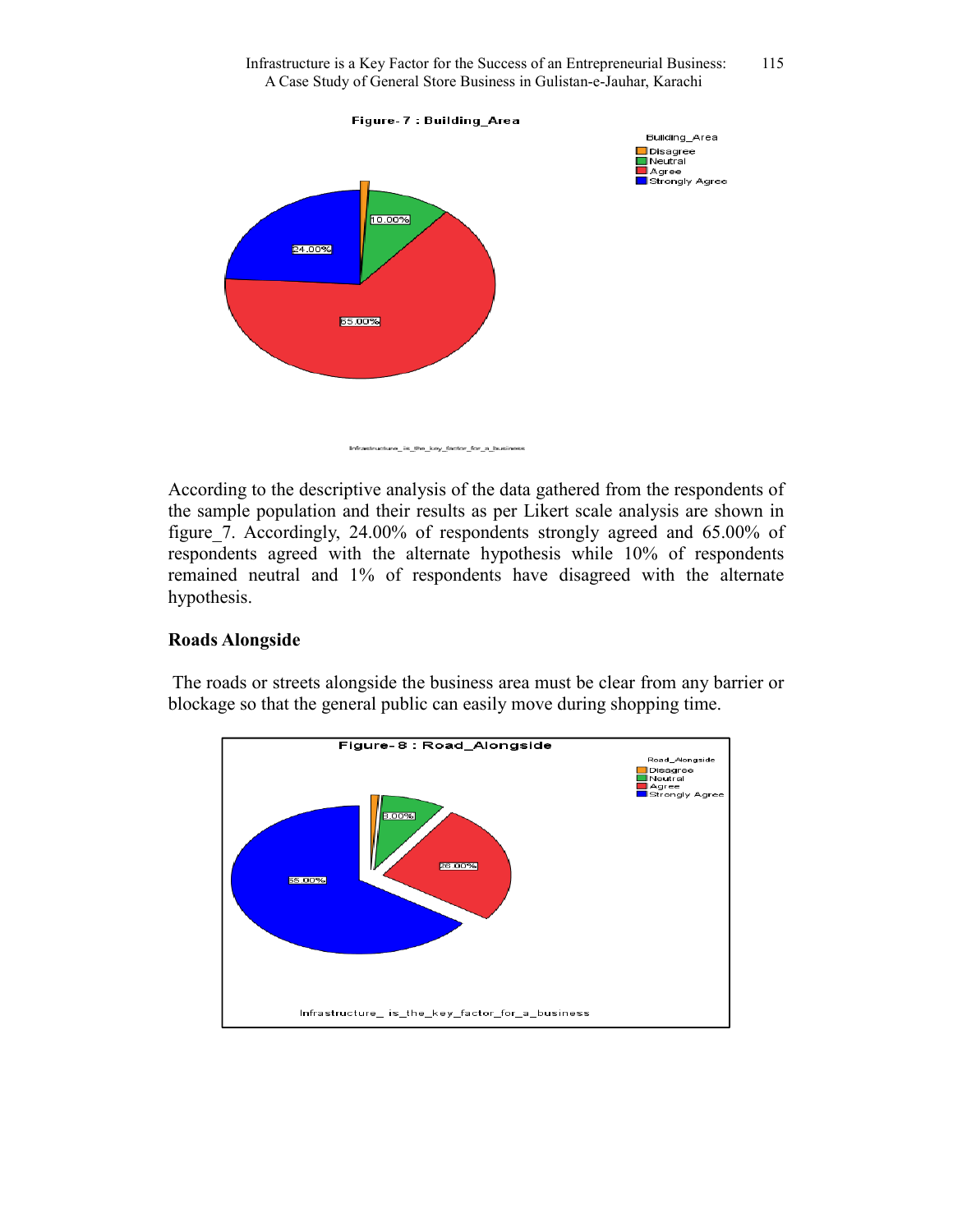According to the descriptive analysis of the data gathered from the respondents of the sample population and their results as per Likert scale analysis are shown in figure\_8. Accordingly, 65.00% of respondents strongly agreed and 26.00% of respondents agreed with the alternate hypothesis while 8% of respondents remained neutral and 1% of respondents have disagreed with the alternate hypothesis.

### **Power Supplies**

Power supplies act as the backbone as well as the lubricant for a speedy business. Therefore, there must be proper arrangement of electricity, gas and water as per need of the entrepreneurial business.



According to the descriptive analysis of the data gathered from the respondents of the sample population and their results as per Likert scale analysis are shown in figure\_9. Accordingly, 71.00% of respondents strongly agreed and 18.00% of respondents agreed with the alternate hypothesis while 9% of respondents remained neutral and 2% of respondents have disagreed with the alternate hypothesis.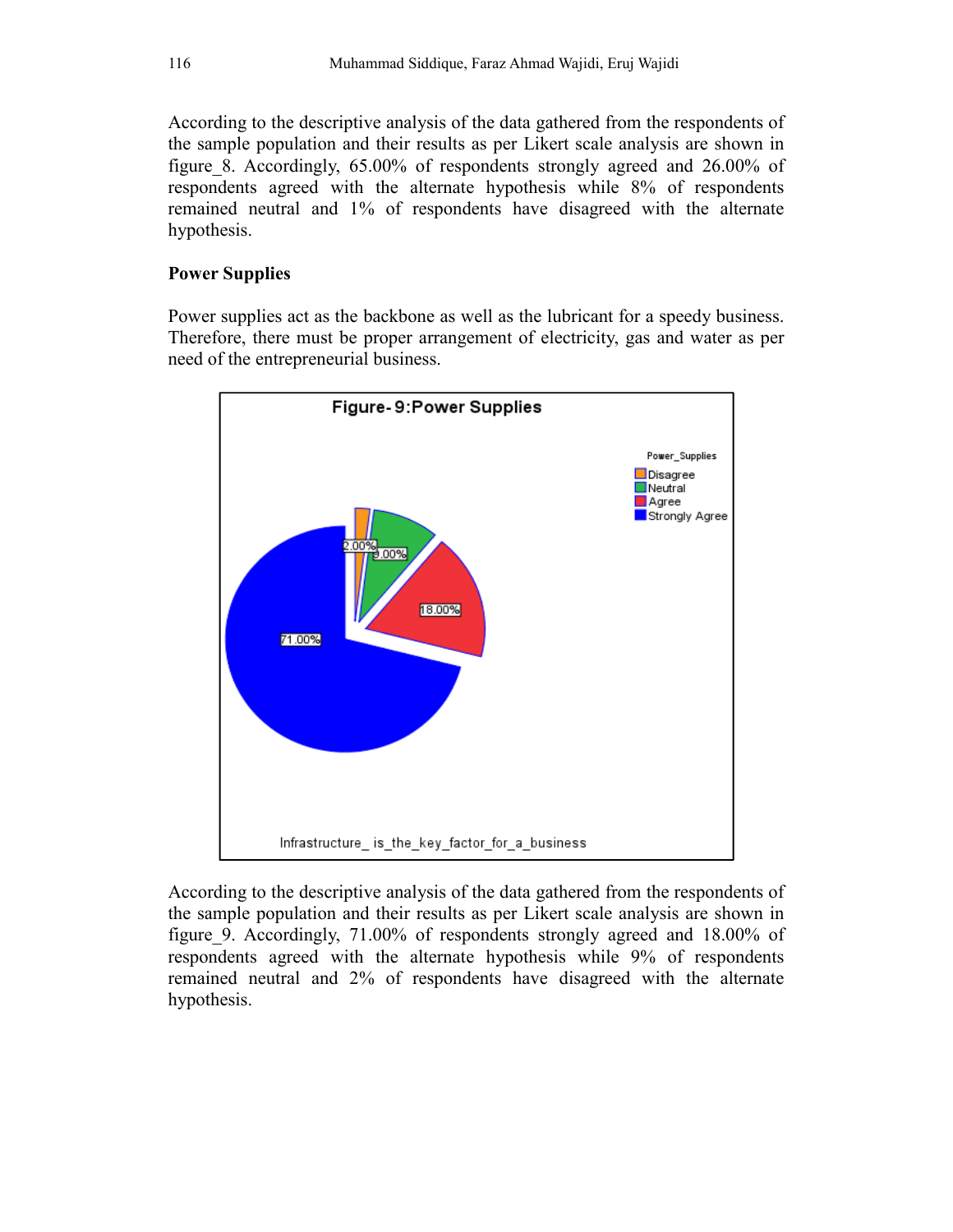### **Secured Place**

A secured business area is more preferred for the potential customers. People like the secured places and visit them frequently without any tension.



According to the descriptive analysis of the data gathered from the respondents of the sample population and their results as per Likert scale analysis are shown in figure\_10. Accordingly, 34.00% of respondents strongly agreed and 48.00% of respondents agreed with the alternate hypothesis while 10% of respondents remained neutral, 8% of respondents disagreed with our concept and2% of the respondents have disagreed with the alternate hypothesis.

# **Conclusions**

Based on data analysis and discussionand after developing the necessary analyses for each investigated element, we conclude that there is a relationship between the proposed model (adequate infrastructure) and entrepreneurial business activity.It concludes that for improvement in selling activities of a shop keeper, having of the adequate infrastructure is considered as a key factor for the success of any business. It depends upon the visible and invisible sub-factors that have been explained as follows: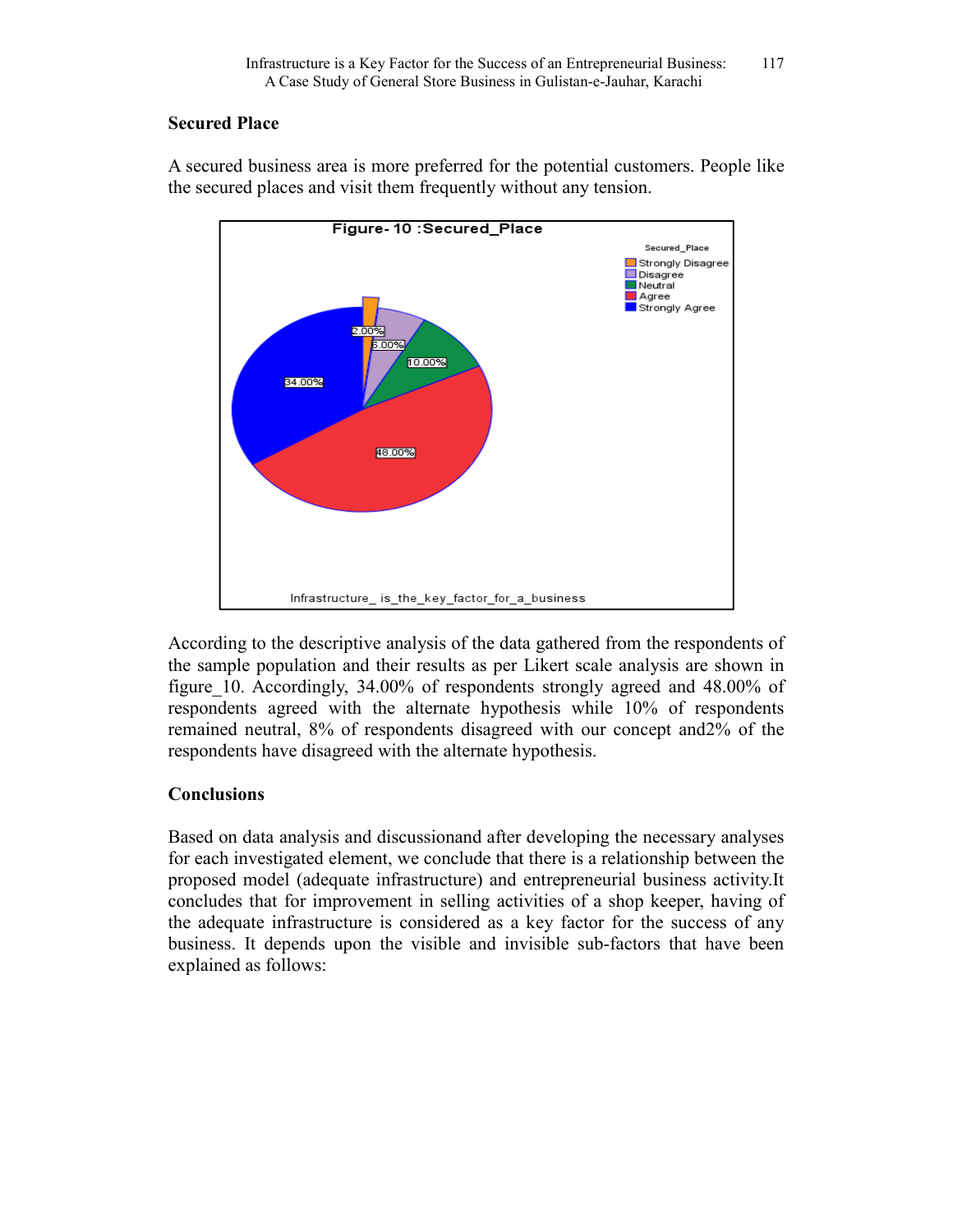### **Building Area**

The general store or shop area for an entrepreneurial business must be built in such a way that it must be in easy access to the general public without any problem of parking, entry, or exit from such area. People visit such business places more frequently where they feel ease and secured.

### **Roads Alongside**

The roads or streets attached to the business area must be clear from any type of difficulty in the movement of the general public during their shopping hours.In big cities like Karachi the majority of people remain in a problem of short of time. They want to perform more home responsibilities in less time. Therefore, such places which show less disturbance for general public in their movement, they are more beneficial for business point of view.

### **Power Supplies**

A smoothly running power supply facilities must be available for uninterrupted ongoing transactions of a business. Therefore, it is the core duty of an entrepreneur that the timely availability of electricity, gas, and water for business requirements must be ensured. Normally, families go for shopping with their kids and with old age people and if business places have a proper power supply arrangements, people visit such places with full confidence. They purchase their maximum households from such general and kariyana stores.

### **Secured Place**

People prefer secured shopping areas for their shopping. It is, therefore, the utmost responsibility of an entrepreneur that the business place must be safe, and there must be arrangements of proper security system so that actual, as well as potential customers, may visit the shopping area without any fear. Life is the most precious thing of the world that is why people prefer those general and kariyana stores where there is a proper security arrangements so that people may visit such places without any fear and tension.

### **Recommendations**

The proposed recommendations for the study are:

1. Based on the results achieved from the analysis, having the adequate infrastructure is considered as a key factor for the success of an entrepreneurial business because the sub-factors of infrastructure such as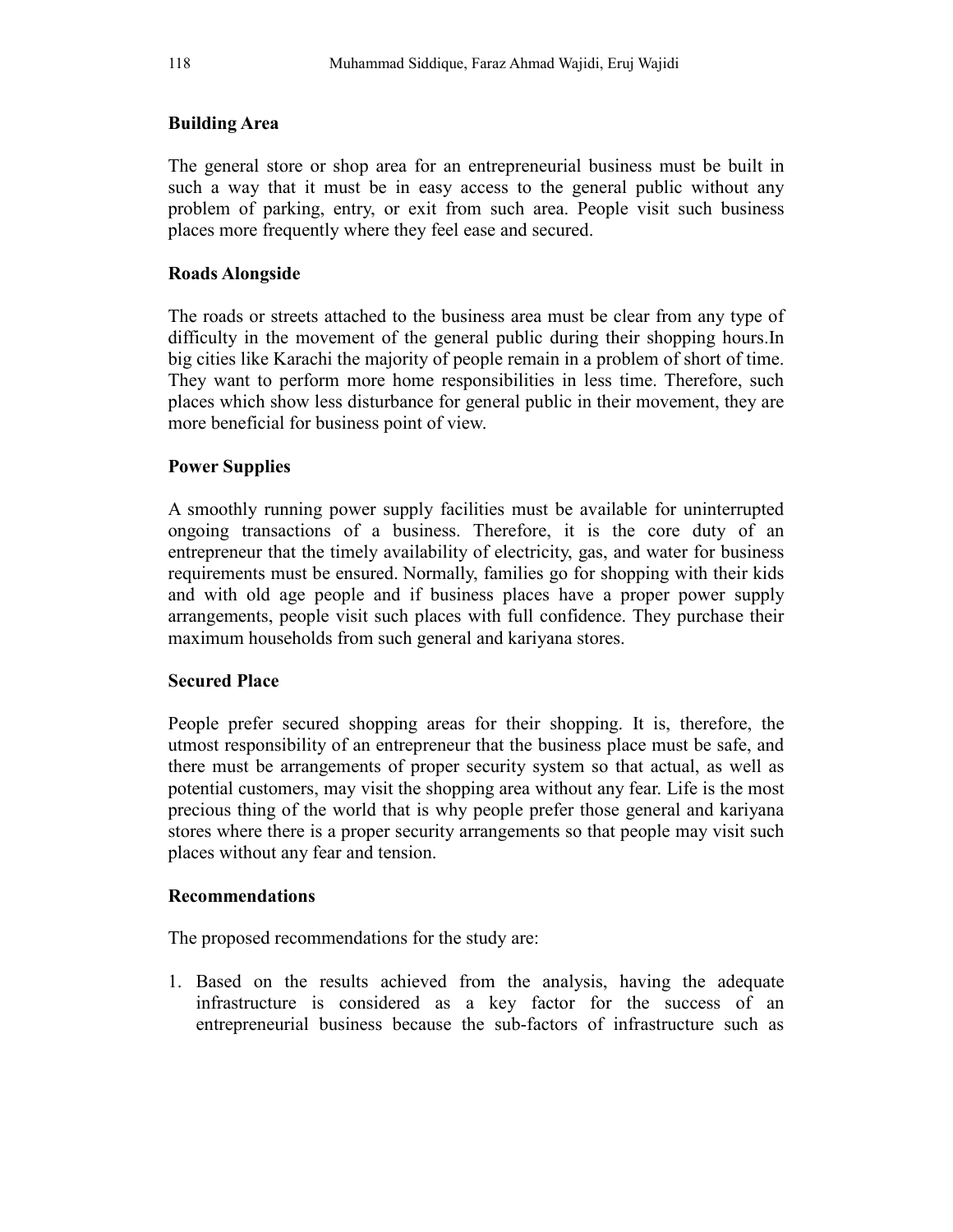building area, roads alongside the business place, power supplies and security system for such business are very important for achieving the business targets.

2. The availability of adequate infrastructure is justified to recommend for kariyana and general store business because it increases the initial cost of business but later on, it gives the positive results to achieve the business targets easily. In other words, it is said that adequate business infrastructure not only necessary for increasing business activities but also saves the hidden cost that a business person has to bear in case of failure of any business due to improper business infrastructure.

### **References**

- Acs, Z. & Varga, A. (2004). Entrepreneurship, Agglomeration and Technological Change. *Max-Plank Institute for Research into Economic System*, (July), 27.
- Adisa, T., Abdulraheem, I. & Mordi, C. (2014). The Characteristics and Challenges of Small Businesses in Africa: An Exploratory Study of Nigerian Small Business Owners. *Economic Insights-Trends and Challenges*, vol.111:4, pp.1–14.
- Adl-Zarrabi, B. (2017). What is "Infrastructure Physics"? *Energy Procedia*, 132 (January 2003), 520–524. https://doi.org/10.1016/j.egypro.2017.09.707
- Agwu, M. O. & Cletus Izunwanne Emeti. (2014). Issues, Challengesand Prospectsof Small and Medium Scale Enterprises (SMEs) in Port-Harcourt City,. *European Journal of Sustainable Development*, vol.3:1, pp.101–114. https://doi.org/10.14207/ejsd.2014.v3n1p101
- Ahammad, I. & Moudud-Ul- Huq. (2013). Women Entrepreneurship Development in Bangladesh Challenges And Prospects. *International Journal of Innovative Research & Development*, vol.2:7, pp.41–48.
- Akinyele, S. T. (2019). Infrastructurial Development as Predictor to Small & Medium Enterprises Performance in Nigeria. *Journal of Chemical Information* and *Modeling*, vol.53:9, pp.1–24. https://doi.org/10.1017/CBO9781107415324.004
- Aktar, S. (2016). Factors Influencing Entrepreneurs. Business Performance in Small and Medium Businesses: Comparative Analysis Between Demographic and Environmental Factors in Bangladesh. *Journal of Business and Technology (Dhaka)*, vol.10:2, pp.1–17. https://doi.org/10.3329/jbt.v10i2.29464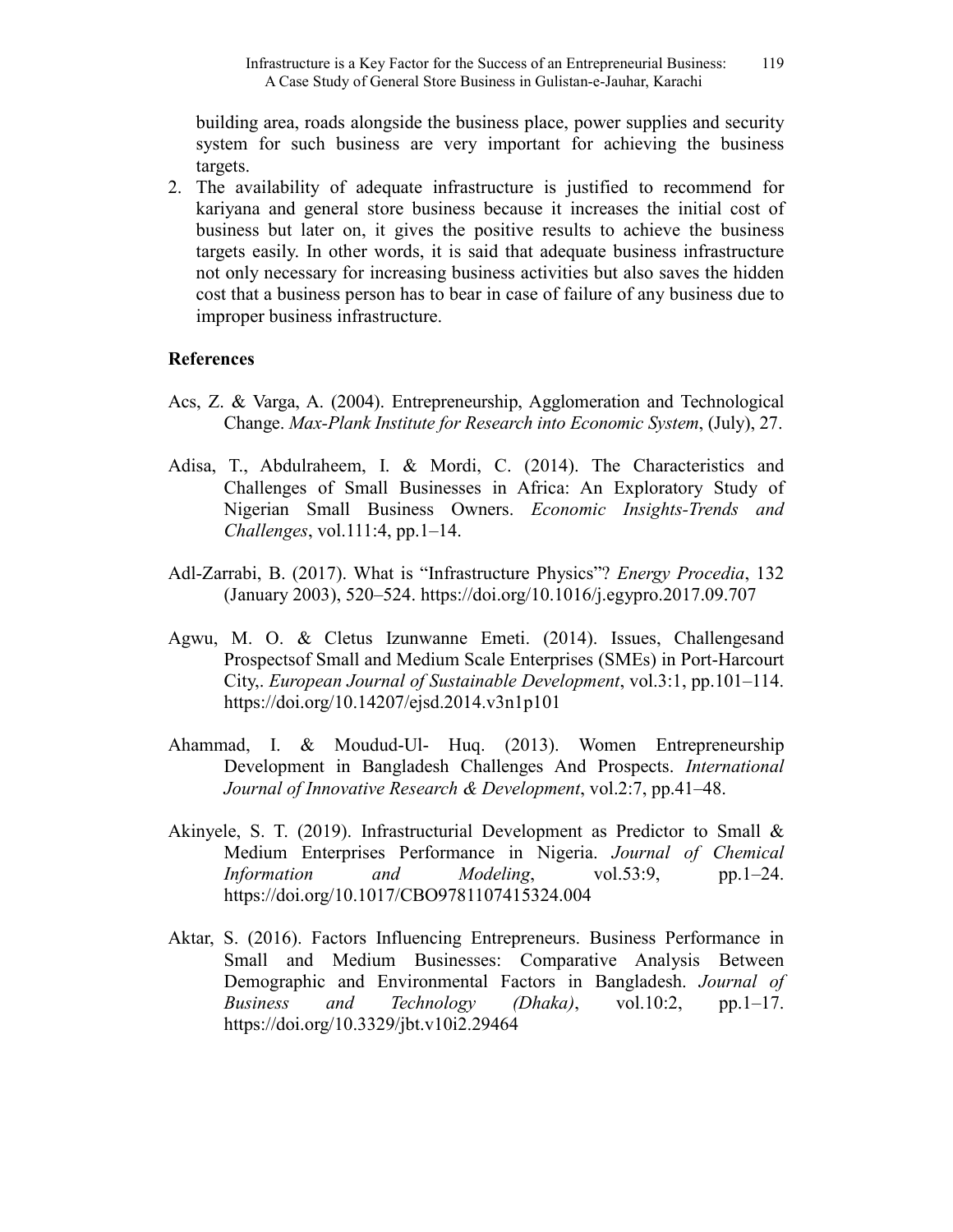- Alauddin, M. & Chowdhury, M. M. (2015). Small and Medium Enterprise in Bangladesh-Prospects and Challenges. *Global Journal of Management and Business Research: C Finance*, vol.15:7, p.11.
- Aldrich, H. E. & Ruef, M. (2006). *Organizations evolving*. *Organizations Evolving, Second Edition*. https://doi.org/10.4135/9781446212509
- Alhorani, A. (2019). The Success Factors of and Barriers Faced by Entrepreneurial SMEs in Jordon. *The Journal of Social Sciences Research*, vol.5:8, pp.1265–1271. https://doi.org/10.32861/jssr.58.1265.1271
- Aschauer, D. A. (1990). Why is infrastructure important? *Transportation Research Board*, pp.21–68.
- Audretsch, D. & Sarkar, and M. (2010). Knowledge Spillovers and Strategic Entrepreneurship. *Strategic Entrepreneurship Journal*, vol.1:4, pp.271–283. https://doi.org/10.1002/sej
- Basil Anthony Ngwu Onugu. (2005). *Small and Medium Enterprises (SMEs) in Nigeria: Problems and Prospects*. *Management department*. St. Clements University.
- Bennett, D. L. (2019). Infrastructure Investments and Entrepreneurial Dynamism in the U.S. *Journal of Business Venturing*, vol.34:5, p.105907. https://doi.org/10.1016/j.jbusvent.2018.10.005
- Carree, M. A. & Verheul, I. (2011). What Makes Entrepreneurs Happy ? Determinants of Satisfaction Among Founders. *Open Access at Springerlink.Com*, 17. https://doi.org/10.1007/s10902-011-9269-3
- Chowdhury, F., Audretsch, D. B. & Belitski, M. (2019). Institutions and Entrepreneurship Quality. *Entrepreneurship: Theory and Practice*, vol.43:1, pp.51–81. https://doi.org/10.1177/1042258718780431
- Cumming, D. J. & Zahra, S. A. (2016). International Business and Entrepreneurship Implications of Brexit. *British Journal of Management*, vol.27:4, pp.687–692. https://doi.org/10.1111/1467-8551.12192
- Diana Rusu, V. & Roman, A. (2017). Entrepreneurial Activity in the EU: An Empirical Evaluation of its Determinants. *Sustainability (Switzerland)*, vol.9:10, pp.1–16. https://doi.org/10.3390/su9101679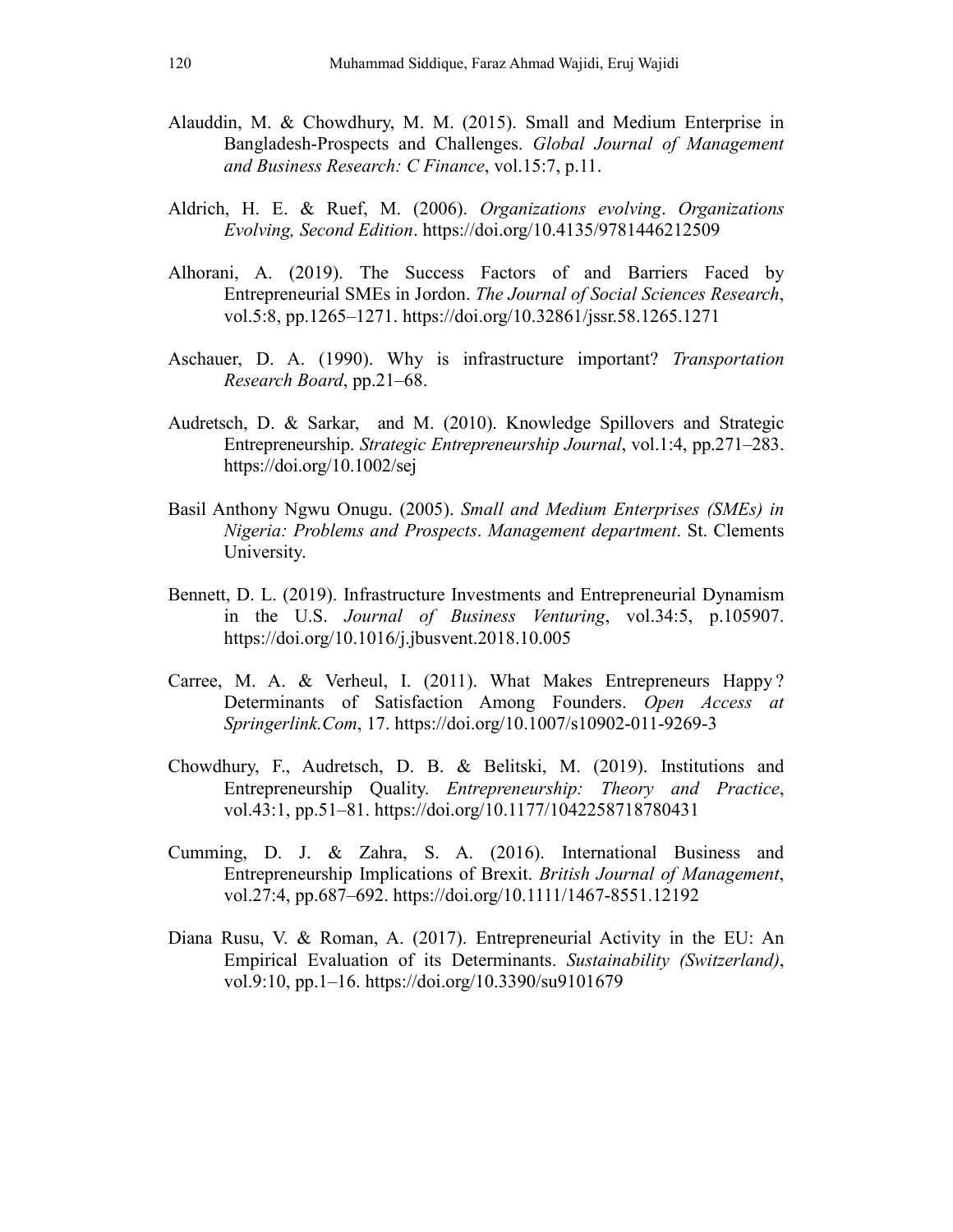- Estrin, S. & Mickiewicz, T. (2011). Institutions and Female Entrepreneurship. *Small Business Economics*, vol.37:4, pp.397–415. https://doi.org/10.1007/ s11187-011-9373-0
- George, G., Rao-Nicholson, R., Corbishley, C. & Bansal, R. (2015). Institutional Entrepreneurship, Governance and Poverty: Insights from Emergency Medical Response Servicesin India. *Asia Pacific Journal of Management*, vol.32:1, pp.39–65. https://doi.org/10.1007/s10490-014-9377-9
- Greenwood, R., Oliver, C., Lawrence, T., Meyer, R., Hinings, C. R. (Bob), Logue, D. & Zietsma, C. (2018). Fields, Institutional Infrastructure and Governance. *The SAGE Handbook of Organizational Institutionalism*. https://doi.org/10.4135/9781446280669.n7
- Grimaldi, R. & Grandi, A. (2005). Business Incubators and New Venture Creation: An Assessment of Incubating Models. *Technovation*, vol.25:2, pp.111–121. https://doi.org/10.1016/S0166-4972(03)00076-2
- Haque, N. U. (2007). *Entrepreneurship in Pakistan*. *PIDE Working Papers*, http://www.pide.org.pk/pdf/Working%20Paper/WorkingPaper-29.pdf
- Laclé, F. A. (2010). *Entrepreneurship, Economic Development and the Barriers in Between*, http://arno.uvt.nl/show.cgi?fid=121035
- Lee, S. H., Yamakawa, Y., Peng, M. W., & Barney, J. B. (2011). How do Bankruptcy Laws Affect Entrepreneurship Development Around the World? *Journal of Business Venturing*, vol.26:5, pp.505–520. https://doi.org/10.1016/j.jbusvent.2010.05.001
- Lugo, J. E. B. & Espina, M. I. (2014). Determinant Factors for the Development of Entrepreneurial Activity: A Correlational Study. *Esic Market Economics and Business Journal*, vol.45:1, pp.147–160. https://doi.org/10.7200/ esicm.147.0451.4i
- Mahanta, M., & Dr. Parbin Sultana. (2018). International Journal of Trend in Scientific Research and Development ( IJTSRD ) Infrastructure Facility a and nd Entrepreneurship Development Developm Among Women – A Case Study o of Sonitpur District of f Assam. *International International*  Journal of Trend in Scientific Research Research and Development *(IJTSRD)*, vol.2:4, pp.2634–2644.
- Mccoy, D., Lyons, S., Morgenroth, E., Palcic, D., & Allen, L. (2016). The impact of local infrastructure on new business establishments. *Munich Personal RePEc Archive*, (69074), 26.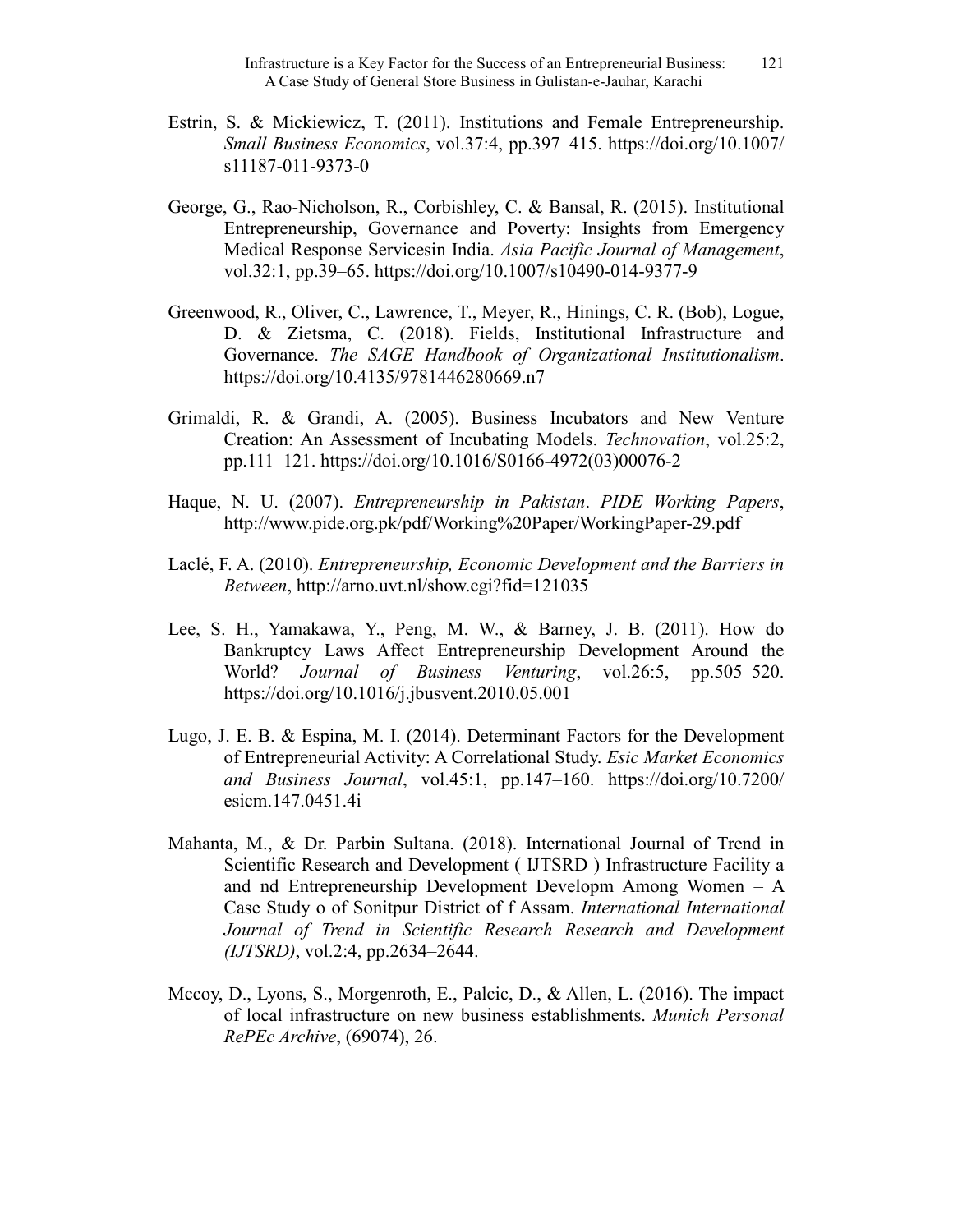- Mutsuddi, I. (2016). Role of infrastructural growth for entrepreneurial development: A study in Durgapur. *Delhi School of Professional Studies & Research*. Delhi: http://www.internationalseminar.in/XVII\_AIS/INDEX.HTM.
- Rani, J., & Sinha, S. K. (2016). Barriers Facing Women Entrepreneurs in Rural India : A Study in Haryana. *Amity Journal of Entrepreneurship*, vol.1:1.
- Sabbarwal, S. (2010). Factors Affecting New Venture Creation: A Stuy in Indian Scenario. *International Journal of Business and Management Studies*, vol.2:1, pp.81–88.
- Sitharam, S. & Hoque, M. (2016). Factors Affecting the Performance of Small and Medium Enterprises in KwaZulu-Natal, South Africa. *Problems and Perspectives in Management*, vol.14:2, pp.226–288. https://doi.org/ 10.21511/ppm.14(2-2).2016.03
- Stephan, U. & Uhlaner, L. M. (2010). Performance-Based vs Socially Supportive Culture: A Cross-National Study of Descriptive Norms and Entrepreneurship. *Journal of International Business Studies*, vol.41:8, pp.1347–1364. https://doi.org/10.1057/jibs.2010.14
- Thurik, A. R., Stam, E. & Audretsch, D. B. (2013). The Rise of the Entrepreneurial Economy and the Future of Dynamic Capitalism. *Technovation*, vol.33:8–9, pp.302–310. https://doi.org/10.1016/ j.technovation.2013.07.003
- Woolley, J., & Woolley, J. (2017). Infrastructure for Entrepreneurship. *Oxford Research Encyclopedia of Business and Management*, (August), 23. https://doi.org/10.1093/acrefore/9780190224851.013.33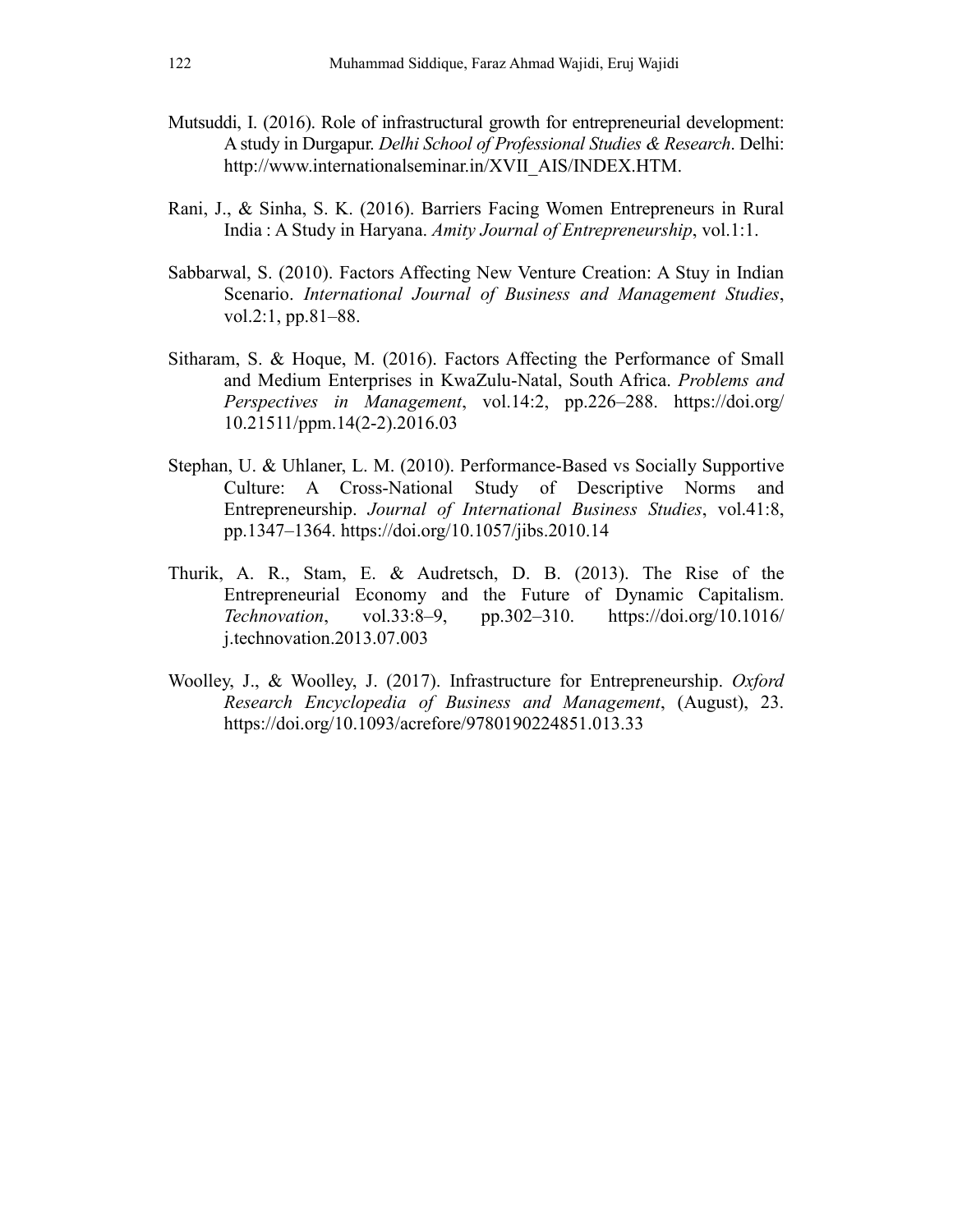#### **APPENDIX**

#### 1. CLOSED ENDED QUESTIONNAIRES - **APPENDIX-A**

#### **SURVEY QUESTIONNAIRE (English)**

Infrastructure is a key factor for the success of an entrepreneurial business:" A case study of general store business in Gulistan-e-Jauhar, Karachi". Dear Respondent:

We, are researchers associated with renowned universities, want to conduct a research on the aforementioned topic (An article) and We are in the process of data collection. You are requested to spare your few precious minutes for filling out the questionnaire in your hand. The information provided by you will be used purely for academic purpose and We will maintain confidentiality of your opinion expressed for this research. Thank you for cooperation and your time.

### **SECTION ONE-BASIC INFORMATION**

**Name**:

| Age:<br>years                                                             | <b>Gender:</b> Male/Female/Other |
|---------------------------------------------------------------------------|----------------------------------|
| <b>Education:</b> Under Matric/Matric/Intermediate/Graduate/Post Graduate |                                  |
| <b>Nature of Business: Bakery &amp; Confectionery Business</b>            |                                  |
| <b>Established Since:</b><br>vears                                        | Number of employees:             |
| persons                                                                   |                                  |
| <b>Business Name &amp; Address:</b>                                       |                                  |

#### **SECTION-TWO- Adequate Infrastructure**

Please encircle one number per statement to indicate your view towards the given questions, where 1 means that you strongly disagree, 2 means that you disagree, 3 means that you are neutral, 4 means that you agree, and 5 means that you strongly agree.

| S.No | Entrepreneurial Business v/s Adequate Infrastructure Vour Choice |                |                 |   |                             |  |
|------|------------------------------------------------------------------|----------------|-----------------|---|-----------------------------|--|
|      | Proper infrastructure is essential for running                   |                | $\overline{4}$  |   | 2 1                         |  |
|      | ageneral store.                                                  |                |                 |   |                             |  |
| 2    | An attractive business place plays a key role for a business.    | 5 <sup>1</sup> | $\vert 4 \vert$ | 3 | $\mathcal{L}$               |  |
|      | People like a business situated on road facing and on a          |                | 4               |   | 2 1                         |  |
|      | visible area.                                                    |                |                 |   |                             |  |
|      | People frequently visit that business area that is without any   |                | 4               |   | $\mathcal{D}_{\mathcal{L}}$ |  |
|      | barriers.                                                        |                |                 |   |                             |  |
|      | Business places with attractive infrastructures save             |                | 4               |   | C                           |  |
|      | customers' time.                                                 |                |                 |   |                             |  |